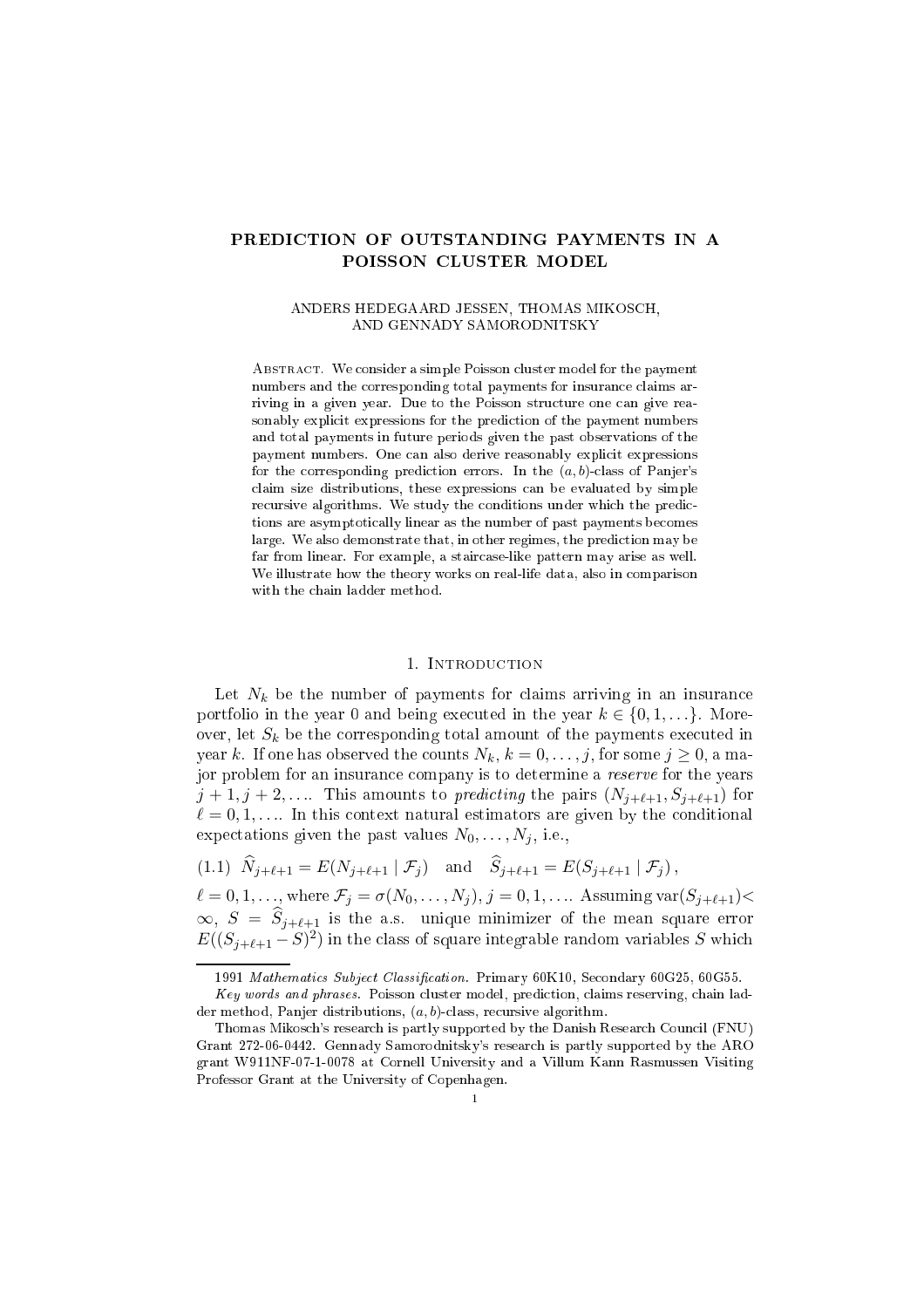are measurable functions of  $N_0, \ldots, N_j$ , and a similar remark applies to  $N_{j+\ell+1}$ . Moreover,  $s = S_{j+\ell+1}$  minimizes the *conditional* mean square error  $E((S_{j+\ell+1} - s)^2 | \mathcal{F}_j).$ 

One of the popular procedures in this context was suggested by Mack; see Mack [2, 3, 4] and Mack et al. [6]. In its simplest version, Mack's procedure declares the predictors  $S_{j+\ell+1}$  and  $N_{j+\ell+1}$  to be linear functions of  $S_0 + \cdots + S_j$  or  $N_j = N_0 + \cdots + N_j$ , respectively. For example,

(1.2) 
$$
\widehat{N}_{j+1} = (f_j - 1) (N_0 + \cdots + N_j), \quad j = 0, 1, \ldots,
$$

for constants  $f_j \geq 1$ .

Assume that one observes the run-off triangle

$$
(1.3) \qquad (N_{i,i+k}, S_{i,i+k}), \quad i = 1, \ldots, n, \quad k = 0, \ldots, n-i,
$$

where  $((N_{i,i+k}, S_{i,i+k}))_{k=0,\ldots,j-i}$  are the payment numbers and total payments for claims arriving in year i and being executed in year  $i + k$ ; one assumes that  $((N_{i,i+k}, S_{i,i+k}))_{k=0,1,...}$  are iid copies of  $((N_k, S_k))_{k=0,1,...}$  Here  $n$  is the last year for which payments were observed. Mack's assumptions (1.2) give raise to constructing natural estimators  $f_j$  of  $f_j$  which are referred to as *chain ladder estimators*. Then, replacing the unknown parameters  $f_j$ on the right-hand side of  $(1.2)$  by their estimators  $f_j$ , one obtains a predictor of  $N_{j+1}$ . In Section 5 we we will introduce the chain ladder estimators and compare the performance of the corresponding predictors with those proposed in this paper.

Mack's procedure (1.2) does not determine the dynamics of a particular stochastic process. For example, one cannot simulate a process  $(N_i)_{i=0,1,\dots}$ from  $(1.2)$ . Moreover, the linearity of the estimator  $(1.2)$  is a simplification which is hard to reconcile with natural stochastic models for the count pro
ess.

In this paper, we consider a simple stochastic process model for the counts  $N_i, j = 0, 1, \ldots$ , and the corresponding payments  $S_i, j = 0, 1, \ldots$  The model is given by the following onditions whi
h we assume throughout this paper.

The model. Let  $M$  be the number of claims arriving in a given year with distribution

$$
q_m = P(M = m), \quad m = 0, 1, \dots.
$$

The mth claim causes a stream of  $K_m$  payments from the insurer to the insured through the next years. We assume that the kth of these payments is executed in the year  $Y_{mk}$ . We further assume that  $(K_m)$  is an iid sequence of Poisson( $\mu$ ) distributed random variables and that  $(Y_{mk})_{m,k=1,2,...}$  constitutes an iid family with ommon distribution

(1.4) 
$$
p_j = P(Y_{11} = j), \quad j = 0, 1, \dots.
$$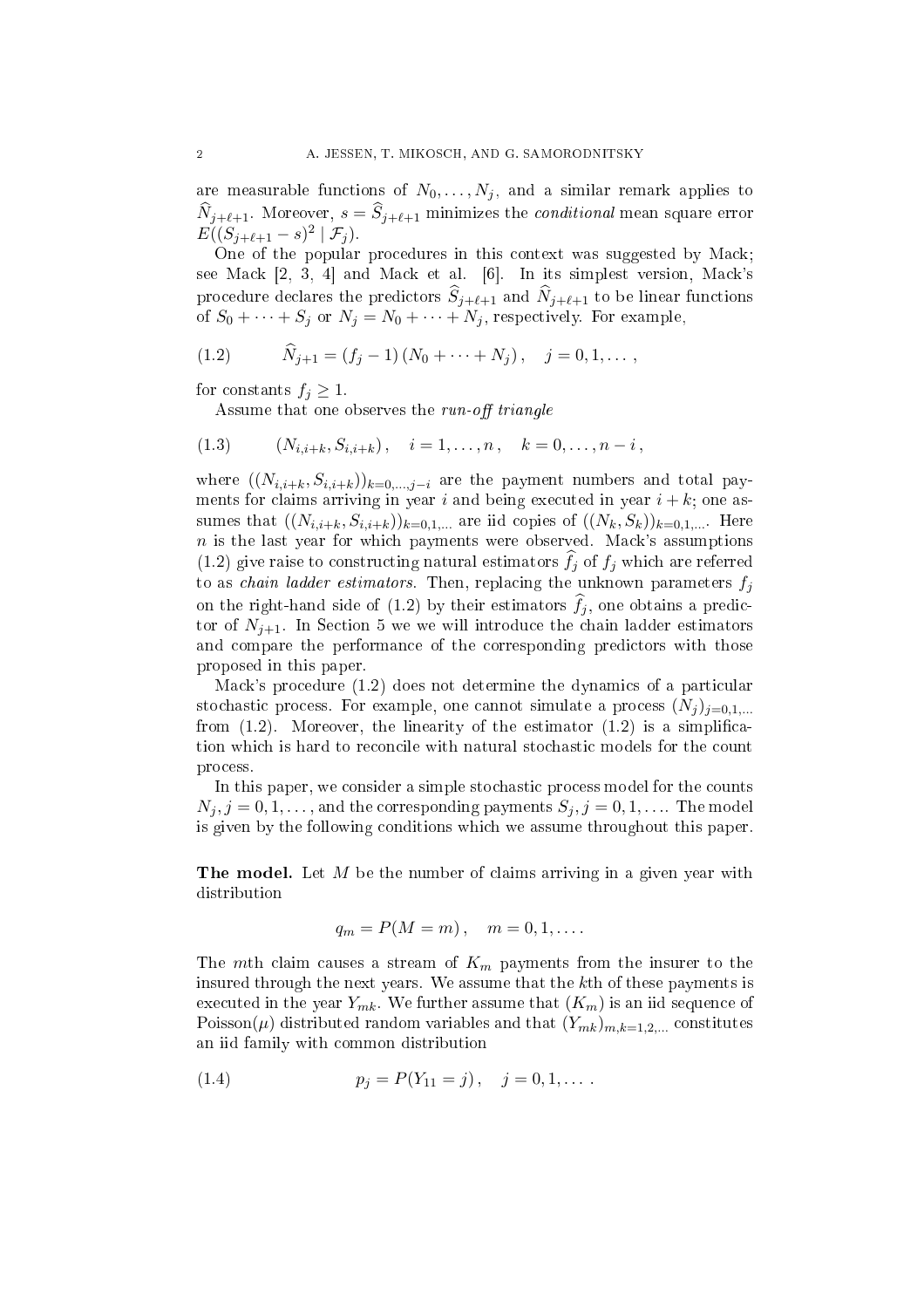Finally, assume that  $M$ ,  $(K_m)$  and  $(Y_{mk})$  are independent. Write

$$
N_j = \sum_{m=1}^{M} \sum_{k=1}^{K_m} I_{\{Y_{mk}=j\}}, \quad j = 0, 1, \dots,
$$

i.e.,  $N_i$  is the number of payments for claims arriving in a given year and being executed in year j. Assume further that  $(X_{mk})_{m,k=1,2,...}$  is an iid family of non-negative random variables independent of M,  $(K_m)$  and  $(Y_{mk})$ . We interpret  $X_{mk}$  as the kth payment for the mth claim. Then

$$
S_j = \sum_{m=1}^{M} \sum_{k=1}^{K_m} X_{mk} I_{\{Y_{mk}=j\}}, \quad j = 0, 1, \dots,
$$

are the total payments for the laims arriving in year 0 and being exe
uted in year  $j$ .

Both processes  $(N_i)$  and  $(S_i)$  can easily be simulated. It is our aim to show that the predictors  $(1.1)$  and their errors can be calculated explicitly and are easily derived by numerical methods for certain special cases of the distribution of M. The expressions for the predictor of  $N_{i+1}$  are highly non-linear functions of  $N_0 + \cdots + N_j$ , in contrast to Mack's procedure (1.2). However, under some condition on the distribution of  $M$  these predictors are asymptotically linear functions of  $N_0 + \cdots + N_j$  if the latter quantity increases to infinity. In other situations, the predictors stay non-linear even in the limit.

The paper is organized as follows. We start in Section 2 by giving the relevant formulas for the predictors of  $S_{j+\ell+1}$ ,  $\ell = 0, 1, \ldots$  Since  $S_j = N_j$  if  $X_{mi} = 1$  for all  $m, i$ , the prediction of  $N_{j+\ell+1}, \ell = 0, 1, \ldots$ , is a special case. We also determine the prediction errors. The predictors and conditional predi
tion errors involve ertain derivatives of the Lapla
e-Stieltjes transform of  $M$ . In general, these derivatives are difficult to obtain. However, in the  $(a, b)$ -class of Panjer distributions, including the Poisson, binomial and negative binomial distributions, there exist simple recursive algorithms for calculating these derivatives; see Section 3. In Section 4 we study the asymptoti behavior of the predi
tors as the number of the previously observed payments grows. In particular, we give conditions under which the predictors  $S_{j+\ell+1}$  are asymptotically linear functions of  $N_0 + \cdots + N_j$ . We also consider other situations, where different asymptotic patterns of the behavior of the predictors arise. An interesting feature is the staircase-like pattern dis
ussed in that se
tion. In Se
tion 5 we apply our predi
tors to a non-life insuran
e data set. We ompare the performan
e of these predi
tors with the corresponding ones based on chain ladder estimation.

### 2. THE PREDICTION PROBLEM

We intend to predict the future numbers of payments  $N_{j+\ell+1}$  and the corresponding total claim amounts  $S_{j+\ell+1}$ ,  $\ell = 0, 1, \ldots$ , given the past payment numbers  $N_0, \ldots, N_j$ . This means we will calculate the predictors  $S_{j+\ell+1}$  and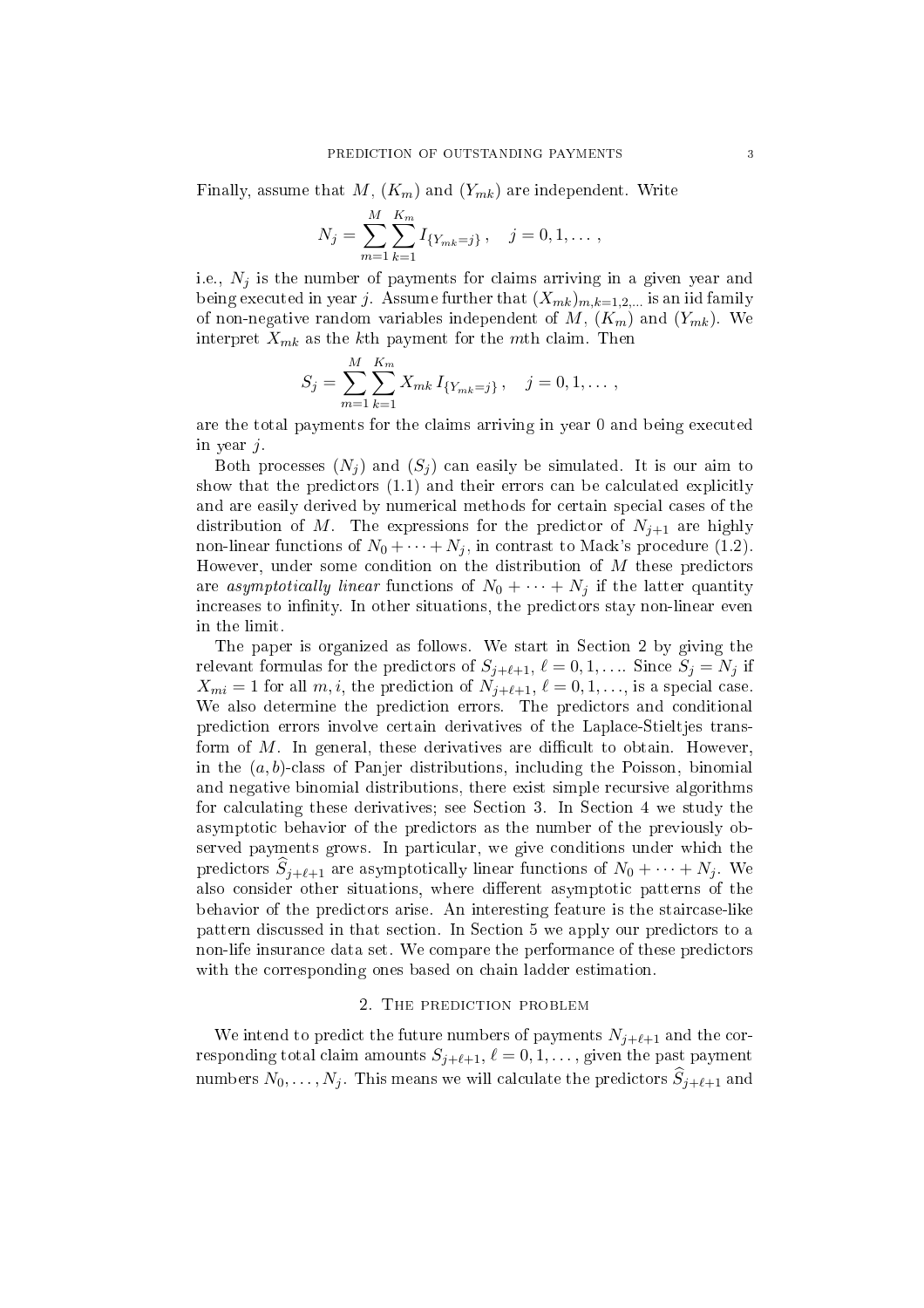$N_{j+\ell+1}$  in (1.1) provided these quantities are well-defined. Since we always assume the conditions of the model introduced in Section 1, the independence of  $(X_{mi})$  and the rest of the random ingredients in the model implies that

(2.1) 
$$
\widehat{S}_{j+\ell+1} = EX_{11} E(N_{j+\ell+1} | \mathcal{F}_j) = EX_{11} \widehat{N}_{j+\ell+1},
$$

 $\ell = 0, 1, \ldots$  Therefore the prediction problem for  $S_{j+\ell+1}$  reduces to the one for  $N_{j+\ell+1}$ . Conversely, if  $X_{mi} = 1$  a.s. for all  $m, i$  then  $N_j = S_j$ ,  $j = 0, 1, \ldots$  Therefore it suffices to study the prediction of  $S_{j+\ell+1}$  given  $N_0, \ldots, N_j$ .

We will derive expressions for the predictors  $(2.1)$  and determine their errors. We start with the one-step ahead prediction problem, i.e.,  $\ell = 0$ .

2.1. One-step ahead prediction. We introduce some notation to be used throughout the paper. We will need the *Laplace-Stieltjes transform* of  $M$ , i.e.,

$$
L(\gamma) = E e^{-\gamma M} = \sum_{m=0}^{\infty} q_m e^{-\gamma m}, \quad \gamma \ge 0,
$$

and its derivatives

$$
L^{(\ell)}(\gamma) = (-1)^{\ell} E(M^{\ell} e^{-\gamma M}), \quad \gamma > 0, \quad \ell = 0, 1, \dots,
$$

with the convention that  $L^{(0)} = L$ . Moreover, define

$$
R_{\ell}(\gamma) = -\frac{L^{(\ell+1)}(\gamma)}{L^{(\ell)}(\gamma)} = \frac{E(M^{\ell+1}e^{-\gamma M})}{E(M^{\ell}e^{-\gamma M})}, \quad \gamma > 0, \quad \ell = 0, 1, \dots.
$$

Finally, write

$$
\theta_j = \mu \sum_{d=0}^j p_d, \quad j = 0, 1, \dots;
$$

recall that  $\mu$  is the Poisson rate of the number of payments per claim, and  $(p_k)$  are the displacement probabilities in  $(1.4)$ .

Next we formulate our main result on the prediction of  $S_{j+1}$ . Recall that the corresponding result for  $N_{j+1}$  follows by setting  $X_{mi} = 1$  a.s. for all  $m, i$ .

Theorem 2.1. Assume that  $EM < \infty$  and  $EX_{11} < \infty$ . (1) The predictor  $\widehat{S}_{j+1}$  of  $S_{j+1}$  given  $N_0, \ldots, N_j$  has the form

(2.2) 
$$
E(S_{j+1} | N_0 = n_0, ..., N_j = n_j) = \mu p_{j+1} E X_{11} R_{n_0 + \dots + n_j}(\theta_j),
$$

 $n_0, \ldots, n_j = 0, 1, \ldots, j = 0, 1, \ldots$ 

(2) Assume, in addition, that  $var(M) < \infty$  and  $var(X_{11}) < \infty$ . Then the unconditional prediction error for  $S_{j+1}$ ,  $j = 0, 1, \ldots$ , is given by

(2.3) 
$$
E((S_{j+1} - \widehat{S}_{j+1})^2) = E(X_{11}^2) \mu p_{j+1} EM
$$
  
+  $(EX_{11} \mu p_{j+1})^2 E(M^2) - E(\widehat{S}_{j+1}^2).$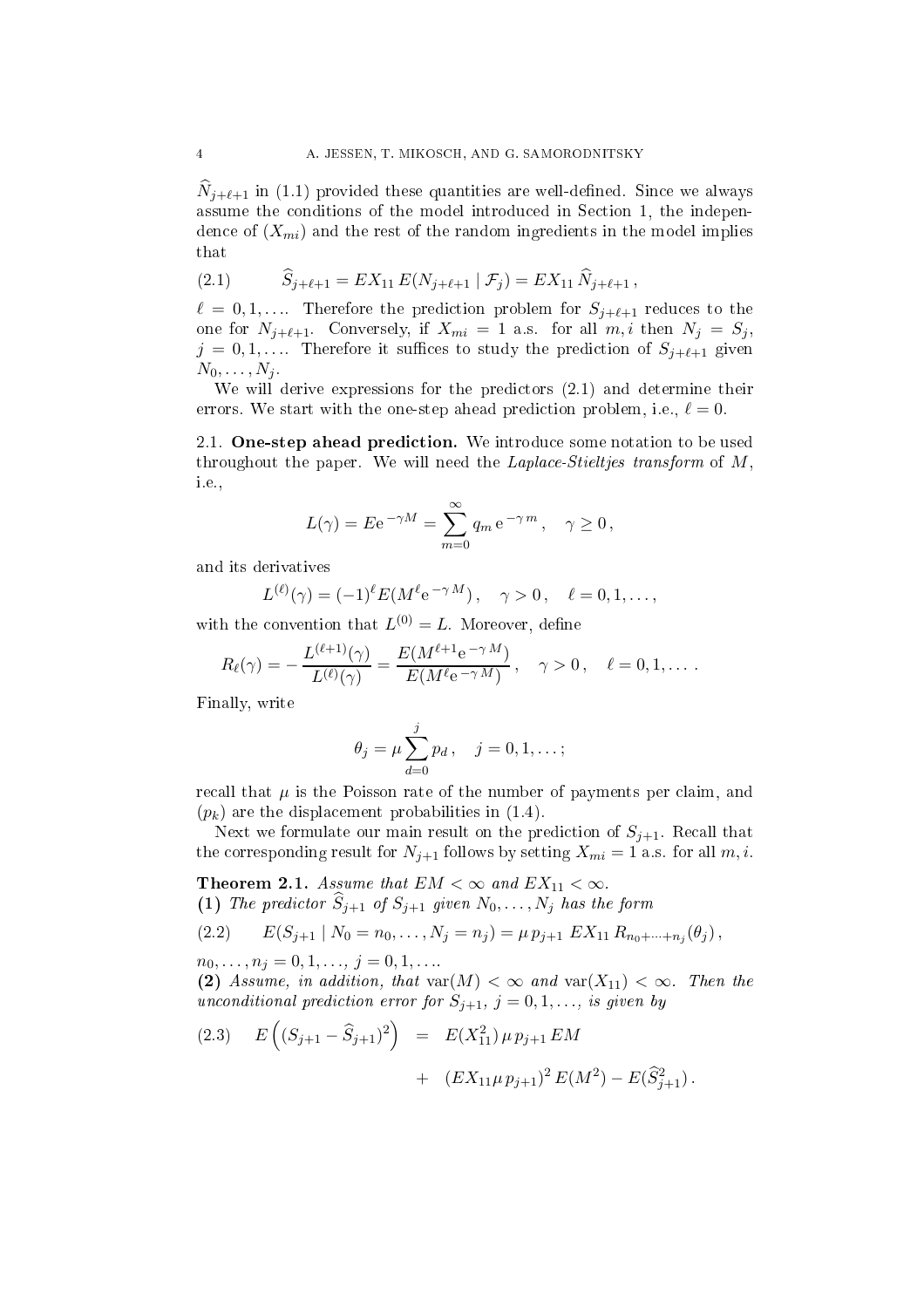(3) Assume, in addition, that  $var(M) < \infty$  and  $var(X_{11}) < \infty$ . Then the conditional prediction error for  $S_{i+1}$  given the past observations  $N_0, \ldots, N_j$ ,  $j = 0, 1, \ldots, is$ 

$$
(2.4) \quad \text{var}(S_{j+1} \mid N_0 = n_0, \dots, N_j = n_j) = E(X_{11}^2) \mu p_{j+1} R_{n_0 + \dots + n_j}(\theta_j)
$$

$$
+ (EX_{11} \mu p_{j+1})^2 R_{n_0 + \dots + n_j}(\theta_j) [R_{n_0 + \dots + n_j + 1}(\theta_j) - R_{n_0 + \dots + n_j}(\theta_j)].
$$

**Remark 2.2.** Writing  $\ell_j = n_0 + \cdots + n_j$ ,  $j = 0, 1, \ldots$ , we observe by virtue of  $(2.2)$  that

$$
E(S_{j+1} | N_0 = n_0, ..., N_j = n_j)
$$
  
=  $E(S_{j+1} | N_0 = \ell_0, N_0 + N_1 = \ell_1, ..., N_0 + \cdots + N_j = \ell_j)$   
=  $E(S_{j+1} | N_0 + \cdots + N_j = \ell_j),$ 

or, alternatively,

(2.5) 
$$
E(S_0 + \cdots + S_{j+1} | N_0 + \cdots + N_j = \ell_j) = EX_{11} \ell_j + E(S_{j+1} | N_0 + \cdots + N_j = \ell_j).
$$

By virtue of  $(2.2)$ , the conditional expectation  $(2.5)$  is in general not a linear function of  $\ell_j$ , in disagreement with Mack's procedure (1.2). In Section 4 we will give conditions on the distribution of  $M$  ensuring that  $(2.5)$  is asymptotically linear as  $\ell_j \to \infty$ .

**Remark 2.3.** In Section 3 we will give a recursive algorithm for evaluating the quantities  $L^{(\ell)}$  when the distribution of M belongs to the  $(a, b)$ -class used for Panjer recursion.

*Proof.* (1) By the splitting property of the Poisson process,  $(N_i)$  constitutes, conditionally on  $M$ , a sequence of independent Poisson random variables. Therefore

$$
E(N_{j+1} | N_0, \ldots, N_j, M) = M \mu p_{j+1}, \quad j = 0, 1, \ldots,
$$

and

(2.6) 
$$
S_{j+1} = EX_{11} \mu p_{j+1} E(M | \mathcal{F}_j), \quad j = 0, 1, \dots
$$

Even more precisely, let  $Z_{jl}$  denote the number of payments in the *l*th payment stream,  $l = 1, 2, \ldots$ , which are executed in year  $j = 0, 1, \ldots$  Then  $(Z_{jl})$  constitutes a double array of independent random variables with  $Z_{jl} \sim$ Poisson( $\mu p_j$ ). Therefore for any  $m, j = 0, 1, \ldots$  and  $n_0, \ldots, n_j = 0, 1, \ldots$ ,

$$
P(N_0 = n_0, \dots, N_j = n_j, M = m)
$$
  
=  $q_m P\left(\sum_{l=1}^m Z_{0l} = n_0\right) \cdots P\left(\sum_{l=1}^m Z_{jl} = n_j\right)$   
=  $q_m \prod_{d=0}^j e^{-m \mu p_d} \frac{(m \mu p_d)^{n_d}}{n_d!}$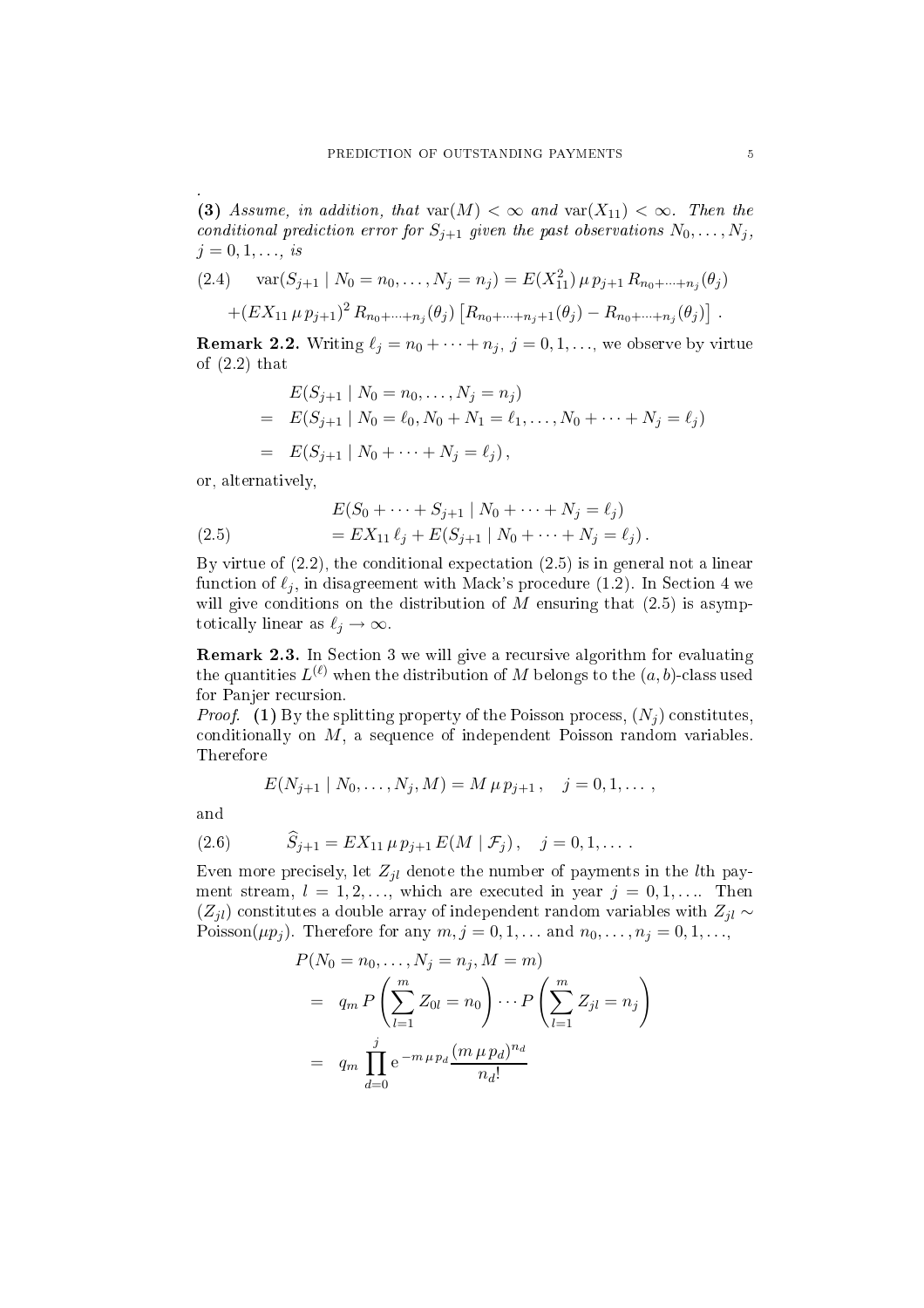(2.7) 
$$
= q_m e^{-m \theta_j} m^{\sum_{d=0}^j n_d} \prod_{d=0}^j \frac{(\mu p_d)^{n_d}}{n_d!}.
$$

We conclude that for  $j \geq 0$ ,

$$
P(M = m \mid N_0 = n_0, \dots, N_j = n_j) = \frac{q_m e^{-m \theta_j} m^{\sum_{d=0}^j n_d}}{\sum_{r=0}^{\infty} q_r e^{-r \theta_j} r^{\sum_{d=0}^j n_d}},
$$
\n(2.8)

In particular,

$$
E(M \mid N_0 = n_0, ..., N_j = n_j) = \frac{\sum_{m=0}^{\infty} q_m e^{-m \theta_j} m \sum_{d=0}^{j} n_d + 1}{\sum_{r=0}^{\infty} q_r e^{-r \theta_j} r \sum_{d=0}^{j} n_d}
$$
  
(2.9) 
$$
= R_{n_0 + \dots + n_j}(\theta_j).
$$

We conclude, using  $(2.6)$ , that  $(2.2)$  holds.

(2) & (3) We start by calculating the prediction error of  $S_{j+1}$  given the values  $N_0, \ldots, N_j$ . First observe that

$$
var(S_{j+1} | N_0, \ldots, N_j, M) = M E(X_{11}^2) \mu p_{j+1}.
$$

Taking into account this relation and  $(2.1)$ , we see that the conditional predi
tion error an be written as

(2.10) 
$$
\operatorname{var}(S_{j+1} | \mathcal{F}_j) = E(X_{11}^2) E(N_{j+1} | \mathcal{F}_j) + (EX_{11} \mu p_{j+1})^2 \operatorname{var}(M | \mathcal{F}_j).
$$

Using  $(2.8)$ , we can replace the conditional moments of M by the corresponding derivatives of  $L$ , leading to  $(2.4)$ . Taking expectations in  $(2.10)$ , we obtain the prediction error

$$
E\left((S_{j+1} - \hat{S}_{j+1})^2\right) = E\left[\text{var}(S_{j+1} | \mathcal{F}_j)\right]
$$
  
= 
$$
E(X_{11}^2)EN_{j+1} + (EX_{11}\mu p_{j+1})^2 \left[E(M^2) - E[(E(M | \mathcal{F}_j))^2]\right]
$$
  
= 
$$
E(X_{11}^2) \mu p_{j+1} EM + (EX_{11}\mu p_{j+1})^2 E(M^2) - E(\hat{S}_{j+1}^2).
$$

This finishes the proof.  $\Box$ 

Remark 2.4. A simple upper bound of the unconditional prediction error (2.3) is given by

$$
E[(S_{j+1} - \widehat{S}_{j+1})^2] \le E(X_{11}^2) \mu p_{j+1} E M + (E X_{11} \mu p_{j+1})^2 E(M^2).
$$

Evaluation of  $E(\widehat{S}_{l+1}^2)$  in (2.3) is complicated. Following the lines of the proof above, one can derive a more explicit expression for this term:

$$
E(\widehat{S}_{j+1}^2) = (EX_{11} \mu p_{j+1})^2 E\left[ (E(M \mid \mathcal{F}_j))^2 \right]
$$
  
= 
$$
(EX_{11} \mu p_{j+1})^2 E\left[ (R_{N_0 + \dots + N_j}(\theta_j))^2 \right]
$$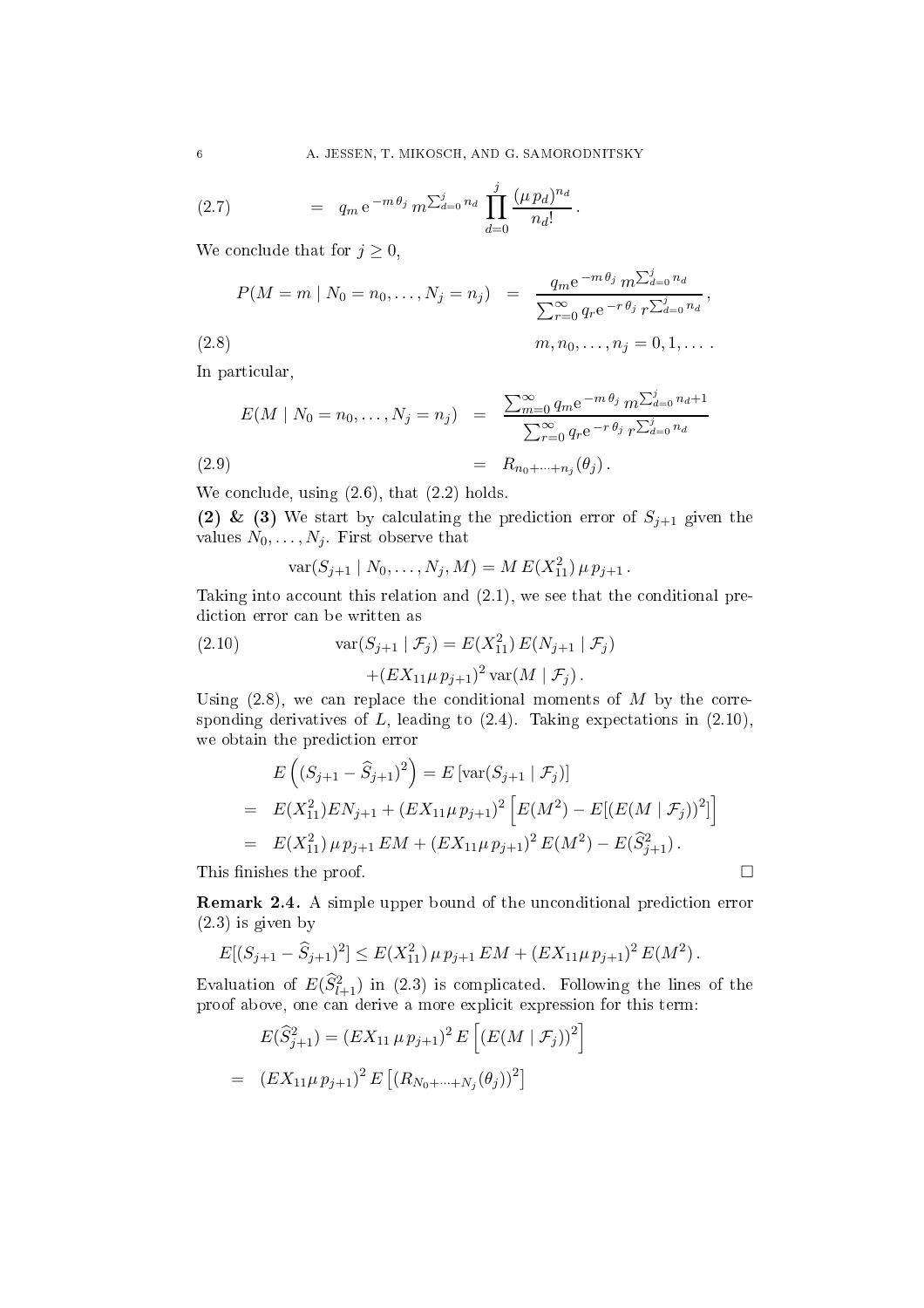$$
= (EX_{11}\mu p_{j+1})^2 \sum_{k=0}^{\infty} \sum_{m=0}^{\infty} P(N_0 + \dots + N_j = k, M = m) (R_k(\theta_j))^2.
$$

Applying (2.7), the right-hand double sum turns into

$$
\sum_{k=0}^{\infty} \left[ \sum_{m=0}^{\infty} q_m e^{-m \theta_j} m^k \right] \sum_{n_0 + \dots + n_j = k} \prod_{d=0}^j \frac{(\mu p_d)^{n_d}}{n_d!} (R_k(\theta_j))^2
$$
  
=  $e^{\theta_j} \sum_{k=0}^{\infty} (-1)^k \frac{\left( L^{(k+1)}(\theta_j) \right)^2}{L^{(k)}(\theta_j)} P(\Theta_j = k)$   
=  $e^{\theta_j} E \left( (-1)^{\Theta} \frac{\left( L^{(\Theta_j+1)}(\theta_j) \right)^2}{L^{(\Theta_j)}(\theta_j)} \right),$ 

where  $\Theta_j$  is  $Poisson(\theta_j)$  distributed.

2.2. Multi-step ahead prediction. In this subsection we consider the prediction problem for  $\ell + 1$  periods ahead. This means we are interested in the quantities  $\widehat{S}_{j+\ell+1}, \ell = 0, 1, \ldots$ , defined in (1.1), and the corresponding prediction errors.

Theorem 2.5. Assume that  $EM < \infty$  and  $EX_{11} < \infty$ . (1) The predictor  $S_{j+\ell+1}$  of  $S_{j+\ell+1}$  given  $N_0, \ldots, N_j$  has the form

$$
E(S_{j+\ell+1} | N_0 = n_0, \dots, N_j = n_j) = EX_{11} \mu p_{j+\ell+1} R_{n_0 + \dots + n_j}(\theta_j),
$$
  

$$
j, \ell = 0, 1, \dots.
$$

(2) Assume, in addition, that  $var(M) < \infty$  and  $var(X_{11}) < \infty$ . Then the unconditional prediction error for  $S_{j+\ell+1}, j,\ell=0,1,\ldots$ , is given by

$$
E\left[ (S_{j+\ell+1} - \hat{S}_{j+\ell+1})^2 \right] = E(X_{11}^2) \mu p_{j+\ell+1} EM + (EX_{11}\mu p_{j+\ell+1})^2 E(M^2) - E(\hat{S}_{j+\ell+1}^2).
$$

(3) Assume, in addition, that  $var(M) < \infty$  and  $var(X_{11}) < \infty$ . Then the conditional prediction error for  $S_{j+\ell+1}, j,\ell = 0,1,...,$  is given by

 $var(S_{j+\ell+1} | N_0 = n_0, \ldots, N_j = n_j)$  $= E(X_{11}^2) \mu p_{j+\ell+1} R_{n_0+\cdots+n_j}(\theta_j)$ 

 $+(EX_{11}\mu p_{j+\ell+1})^2 R_{n_0+\cdots+n_j}(\theta_j) [R_{n_0+\cdots+n_j+1}(\theta_j)-R_{n_0+\cdots+n_j}(\theta_j)]$ . *Proof.* (1) We start by observing that for  $\ell \geq 0$ ,

$$
\widehat{S}_{j+\ell+1} = E\left[E(S_{j+\ell+1} | \mathcal{F}_{j+\ell}) | \mathcal{F}_j\right].
$$

Hen
e, using (2.6), we obtain

$$
\widehat{S}_{j+\ell+1} = EX_{11} \mu p_{j+\ell+1} E \left[ E(M \mid \mathcal{F}_{j+\ell}) \mid \mathcal{F}_{j} \right]
$$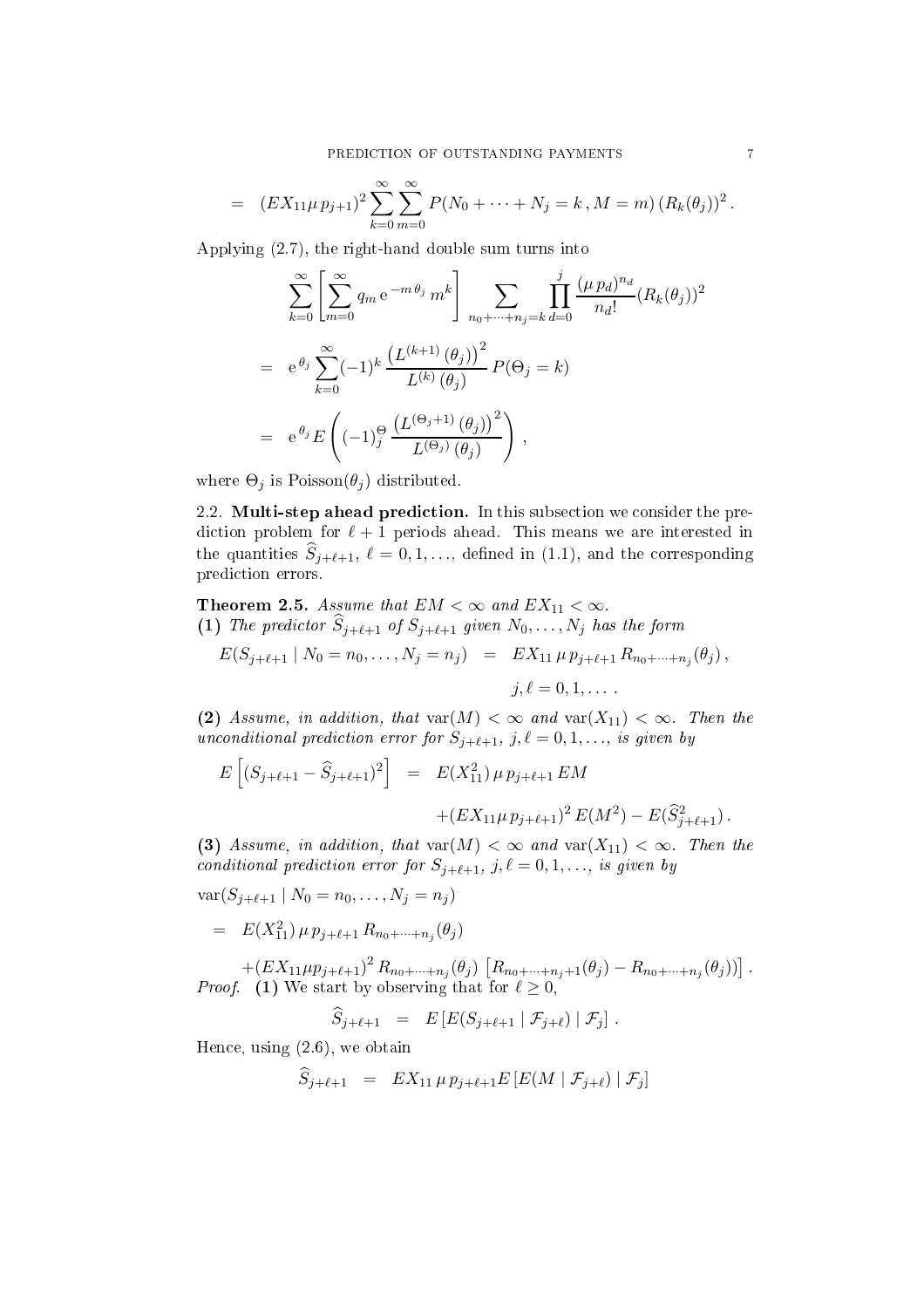$$
= EX_{11} \mu p_{j+\ell+1} E(M | \mathcal{F}_j).
$$

Now use relation (2.9).

(2) & (3) For the conditional prediction error for  $S_{j+\ell+1}$ , we observe that by (2.10)

$$
\begin{split}\n&\text{var}(S_{j+\ell+1} \mid \mathcal{F}_j) \\
&= E(\text{var}(S_{j+\ell+1} \mid \mathcal{F}_{j+\ell}) \mid \mathcal{F}_j) + \text{var}(E(S_{j+\ell+1} \mid \mathcal{F}_{j+\ell}) \mid \mathcal{F}_j) \\
&= E(X_{11}^2) \, \hat{N}_{j+\ell+1} + (EX_{11}\mu \, p_{j+\ell+1})^2 \, E(\text{var}(M \mid \mathcal{F}_{j+\ell}) \mid \mathcal{F}_j) \\
&\quad + (EX_{11}\mu \, p_{j+\ell+1})^2 \, \text{var}(E(M \mid \mathcal{F}_{j+\ell}) \mid \mathcal{F}_j) \\
&= E(X_{11}^2) \, \hat{N}_{j+\ell+1} + (EX_{11}\mu \, p_{j+\ell+1})^2 \, \text{var}(M \mid \mathcal{F}_j)\,.\n\end{split}
$$

The conditional moments of  $M$  can, once again, be expressed using  $(2.8)$ . Taking expectations, we obtain the unconditional prediction error

$$
E\left[ (S_{j+\ell+1} - \hat{S}_{j+\ell+1})^2 \right] = E\left[ \text{var}(S_{j+\ell+1} | \mathcal{F}_j) \right]
$$
  
=  $E(X_{11}^2) \mu p_{j+\ell+1} EM + (EX_{11} \mu p_{j+\ell+1})^2 \left[ E(M^2) - E\left( (E(M | \mathcal{F}_j))^2 \right) \right]$   
=  $E(X_{11}^2) \mu p_{j+\ell+1} EM + (EX_{11} \mu p_{j+\ell+1})^2 E(M^2) - E(\hat{S}_{j+\ell+1}^2).$ 

Remark 2.6. Notice that

$$
\widehat{S}_{j+\ell+1} = \frac{p_{j+\ell+1}}{p_{j+1}} \widehat{S}_{j+1}, \quad \ell = 0, 1, \dots,
$$

provided  $p_{j+1} > 0$ . Moreover, if  $p_{j+\ell+1} = 0$  then  $S_{j+\ell+1} = 0$ .

2.3. Conditionally independent payments. In this subsection we consider a slightly more general model. As before, we assume that the sequences  $(X_{mk})_{k=1,2,...}$ ,  $m=1,2,...$ , are iid and independent of the rest of random variables defining the model. We further assume that each sequence  $(X_{mk})_{k=1,2,...}$  consists of *conditionally* iid random variables or, equivalently, that  $(X_{mk})_{k=1,2,...}$  is exchangeable. This situation is similar to models in credibility theory, where the claim sizes occurring in an individual policy are assumed conditionally iid; see Mikosch [7], Chapters 5 and 6.

Since the random variables  $(X_{mk})_{m,k=1,2,...}$  and  $(Y_{mk})_{m,k=1,2,...}$  are independent the form of the one-step ahead predictor is again given by  $(2.1)$  but the predi
tion error hanges.

**Proposition 2.7.** Assume  $var(M) < \infty$  and  $var(X_{11}) < \infty$ . Then the unconditional prediction error for  $S_{j+1}$  is given by

$$
E((S_{j+1} - \widehat{S}_{j+1})^2) = EM \left[ E(X_{11}^2) \mu p_{j+1} + cov(X_{11}, X_{12}) (\mu p_{j+1})^2 \right] + (EX_{11} \mu p_{j+1})^2 E(M^2) - E(\widehat{S}_{j+1}^2), \quad j = 0, 1, ....
$$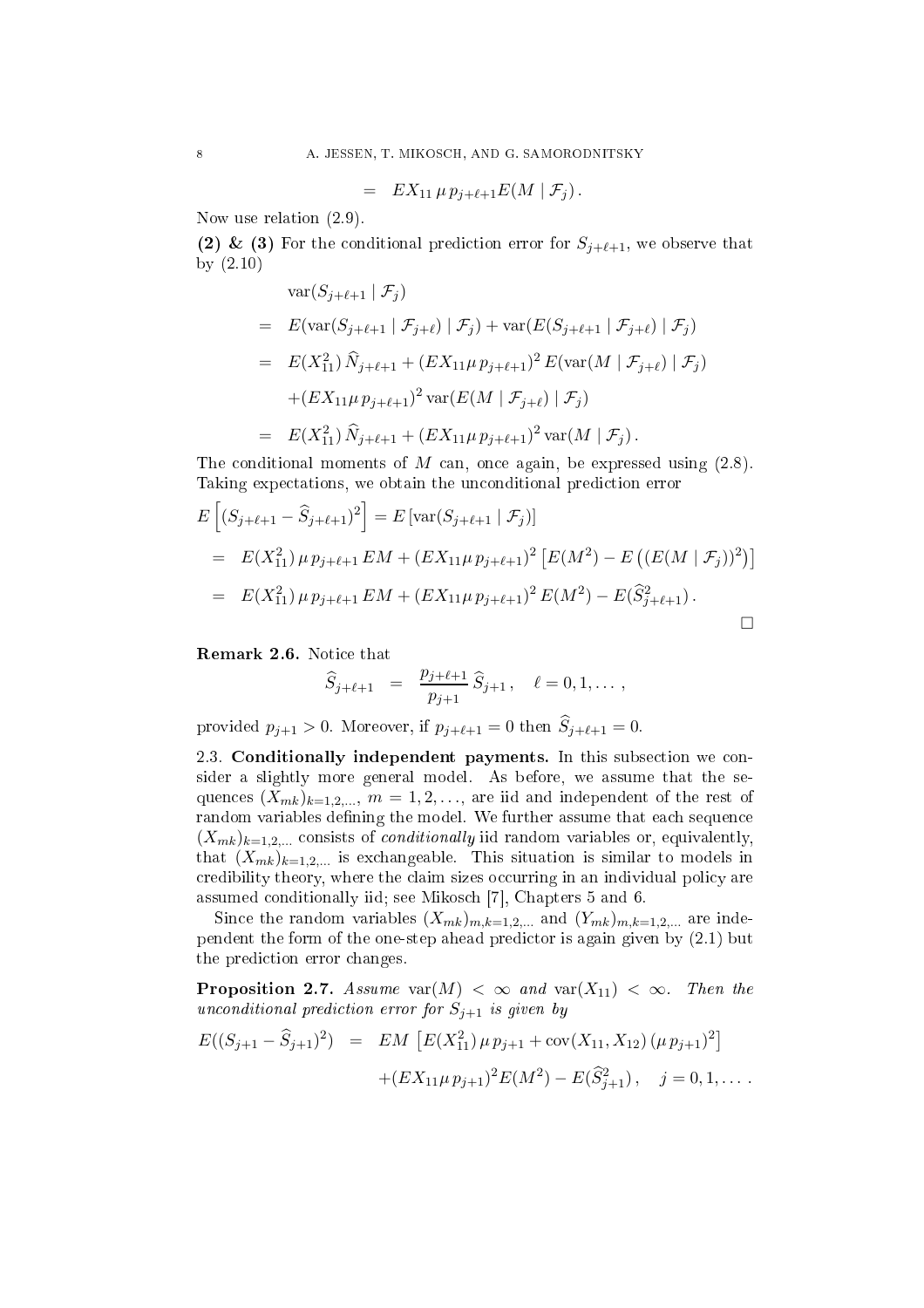The conditional prediction error of  $S_{j+1}$  given  $N_0, \ldots, N_j, j = 0, 1, \ldots,$  has the form

$$
\begin{split} \text{var}(S_{j+1} \mid N_0 = n_0, \dots, N_j = n_j) \\ &= \left[ E(X_{11}^2) \mu p_{j+1} + \text{cov}(X_{11}, X_{12}) \left( \mu p_{j+1} \right)^2 \right] R_{n_0 + \dots + n_j}(\theta_j) \\ &+ (EX_{11} \mu p_{j+1})^2 R_{n_0 + \dots + n_j}(\theta_j) \left[ R_{n_0 + \dots + n_j + 1}(\theta_j) - R_{n_0 + \dots + n_j}(\theta_j) \right] \,. \end{split}
$$

A omparison of this result with Theorem 2.1 shows that the predi
tion error increases by the additional term with the factor  $cov(X_{11}, X_{12})$ . It is non-negative as an application of the conditional Jensen inequality shows.

Proof. We start by calculating

$$
\operatorname{var}(S_{j+1} | N_0, \dots, N_j, M) = M \operatorname{var}\Big(\sum_{k=1}^{K_1} X_{1k} I_{\{Y_{1k} = j+1\}} \Big| \mathcal{F}_j \Big)
$$
  
= 
$$
M E\Big(\Big(\sum_{k=1}^{K_1} X_{1k} I_{\{Y_{1k} = j+1\}}\Big)^2 \Big| \mathcal{F}_j \Big) - M \left( E X_{11} \mu p_{j+1} \right)^2.
$$

We observe that

$$
E\Big(\Big(\sum_{k=1}^{K_1} X_{1k} I_{\{Y_{1k}=j+1\}}\Big)^2 \Big|\mathcal{F}_j\Big) = E\Big(\sum_{k=1}^{K_1} X_{1k}^2 I_{\{Y_{1k}=j+1\}} \Big|\mathcal{F}_j\Big)
$$
  
+
$$
E\Big(\sum_{k=1}^{K_1} \sum_{l=1, l \neq k}^{K_1} X_{1k} X_{1l} I_{\{Y_{1k}=j+1\}} I_{\{Y_{1l}=j+1\}} \Big|\mathcal{F}_j\Big)
$$
  
= 
$$
[E(X_{11}^2) - E(X_{11}X_{12})] \mu p_{j+1} + E(X_{11}X_{12})E\Big(\Big(\sum_{k=1}^{K_1} I_{\{Y_{1k}=j+1\}}\Big)^2 \Big|\mathcal{F}_j\Big)
$$
  
= 
$$
E(X_{11}^2) \mu p_{j+1} + E(X_{11}X_{12}) (\mu p_{j+1})^2.
$$

Here we used the fact that, by the exchangeability,  $E(X_{11}X_{12}) = E(X_{1k}X_{1l})$ for  $k \neq l$ . Overall, we obtain

$$
\text{var}(S_{j+1} | N_0, \dots, N_j, M) = M \left[ E(X_{11}^2) \mu p_{j+1} + \text{cov}(X_{11}, X_{12}) (\mu p_{j+1})^2 \right].
$$
  
Therefore,

$$
\begin{array}{rcl} \text{var}(S_{j+1} | \mathcal{F}_j) & = & E(M | \mathcal{F}_j) \left( E(X_{11}^2) \mu p_{j+1} + \text{cov}(X_{11}, X_{12}) \left( \mu p_{j+1} \right)^2 \right) \\ & + \left( E(X_{11} \mu p_{j+1})^2 \text{var}(M | \mathcal{F}_j) \right). \end{array}
$$

For the unconditional prediction error we have

$$
E[(S_{j+1} - \hat{S}_{j+1})^2] = EM \left[ E(X_{11}^2) \mu p_{j+1} + \text{cov}(X_{11}, X_{12}) (\mu p_{j+1})^2 \right]
$$

$$
+ E(M^2) (EX_{11} \mu p_{j+1})^2 - (EX_{11} \mu p_{j+1})^2 E[(E(M \mid \mathcal{F}_j))^2]
$$

$$
= EM \left[ E(X_{11}^2) \mu p_{j+1} + \text{cov}(X_{11}, X_{12}) (\mu p_{j+1})^2 \right]
$$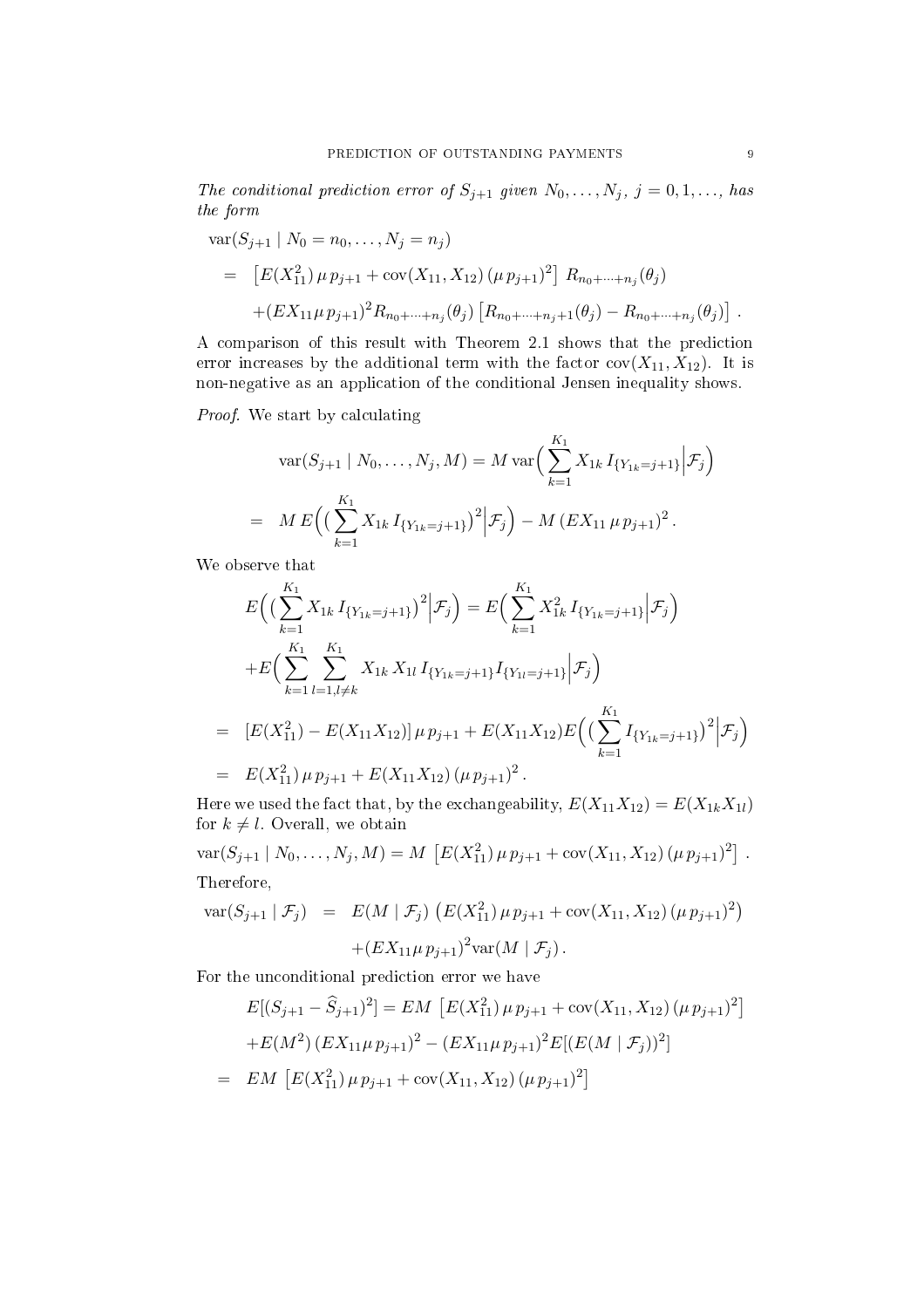+
$$
E(M^2) (EX_{11}\mu p_{j+1})^2 - E(\widehat{S}_{j+1}^2).
$$

#### 3. PREDICTION IN THE  $(a, b)$ -CLASS

In the previous sections we have learned that, for predicting the values  $N_{j+\ell+1}$  and  $S_{j+\ell+1}, \ell \geq 0$ , given  $N_0, \ldots, N_j$ , it is crucial to be able to evaluate the derivatives  $(-1)^l L^{(l)}(\gamma) = E(M^l e^{-\gamma M})$ . In this section we assume that the distribution of M belongs to the  $(a, b)$ -class which is used in the Panjer recursive algorithm; see Mikosch [7], Section 3.3. This class is given by the re
ursive relation

$$
(3.1) \t q_0 > 0, \t q_m = (a + b/m) q_{m-1}, \t m = 1, 2, ..., \t a, b \in \mathbb{R}.
$$

This lass ontains exa
tly three non-degenerate distributions.

- (1) The Poisson(b) distribution with  $a = 0, b > 0$ .
- (2) The Bin $(n, p)$  distribution with  $a < 0$ ,  $a = -p/(1-p)$ ,  $b = -a(n+1)$ and  $p \in (0,1)$ ,  $n \ge 1$ .
- (3) The negative binomial distribution with parameter  $(p, v)$ :

$$
q_m = {v + m - 1 \choose m} p^v (1 - p)^m, \quad m = 0, 1, ..., \quad p \in (0, 1), \quad v > 0.
$$
  
where  $0 < a = 1 - p, b = (1 - p)(v - 1).$ 

We will derive a recursion for the expressions  $(-1)^l L^{(l)}(\gamma) = E(M^l e^{-\gamma M}).$ Using the  $(a, b)$ -structure and the binomial formula, we have for  $l \geq 1$ ,

$$
(-1)^{l}L^{(l)}(\gamma) = \sum_{m=1}^{\infty} e^{-\gamma m} m^{l} (a+b/m) q_{m-1}
$$
  
=  $a e^{-\gamma} \sum_{m=0}^{\infty} e^{-\gamma m} (m+1)^{l} q_m + b e^{-\gamma} \sum_{m=0}^{\infty} e^{-\gamma m} (m+1)^{l-1} q_m$   
=  $a e^{-\gamma} \sum_{m=0}^{\infty} e^{-\gamma m} \sum_{r=0}^{l} {l \choose r} m^r q_m + b e^{-\gamma} \sum_{m=0}^{\infty} e^{-\gamma m} \sum_{r=0}^{l-1} {l-1 \choose r} m^r q_m$   
=  $a e^{-\gamma} (-1)^{l} L^{(l)}(\gamma) + e^{-\gamma} \sum_{r=0}^{l-1} \left[ a {l \choose r} + b {l-1 \choose r} \right] (-1)^r L^{(r)}(\gamma).$ 

Hen
e

$$
(3.2) \qquad (-1)^{l} L^{(l)}(\gamma) = \frac{e^{-\gamma}}{1 - a e^{-\gamma}} \sum_{r=0}^{l-1} \left[ a \binom{l}{r} + b \binom{l-1}{r} \right] (-1)^{r} L^{(r)}(\gamma).
$$

Notice that these formulas are meaningful because  $\alpha$  is always smaller than 1. Now we consider the three different classes of  $(a, b)$ -distributions.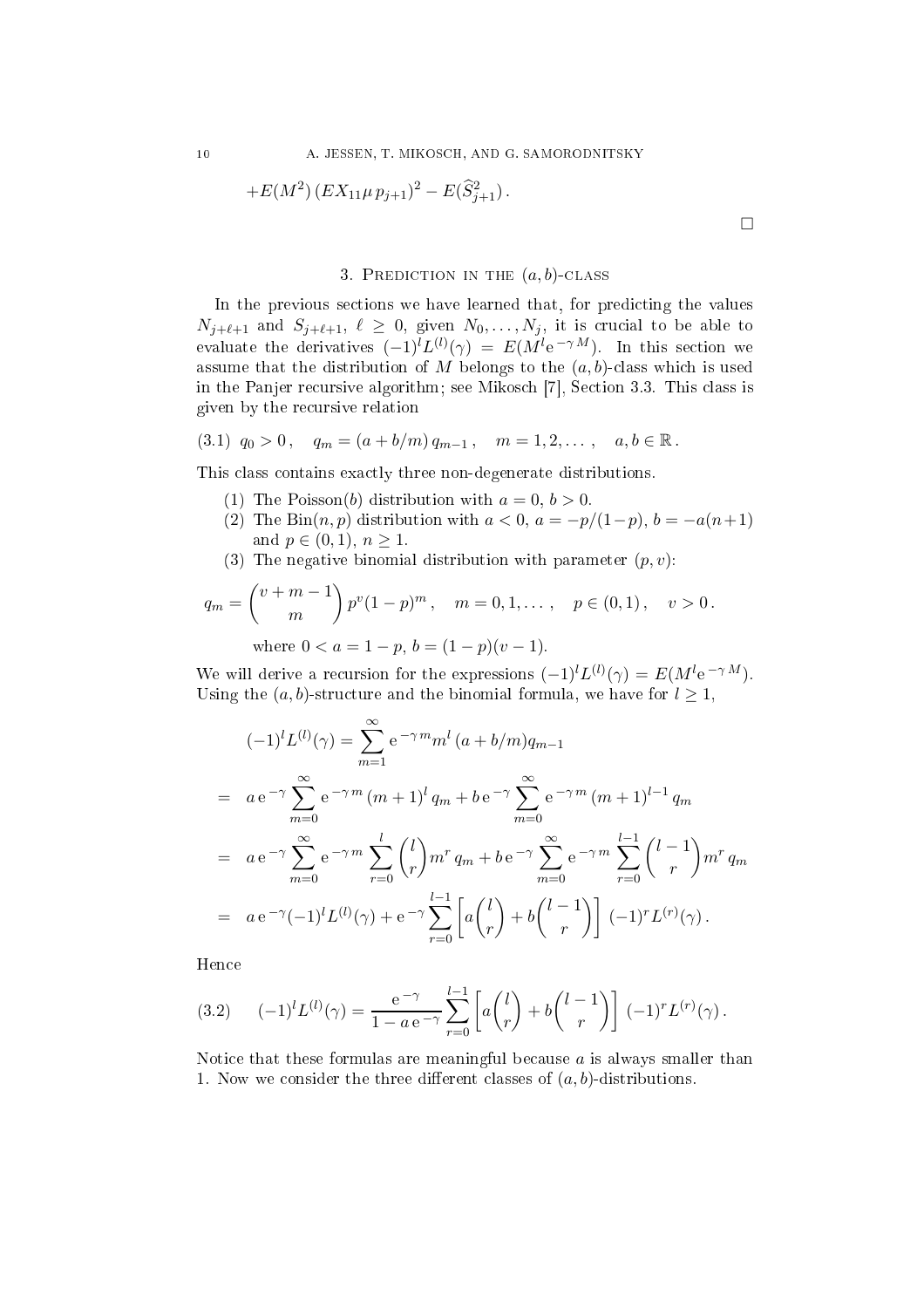**Proposition 3.1.** Assume that the distribution of M is in the  $(a, b)$ -class. (1) In the Poisson(b) case,  $a = 0, b > 0$ , we have

$$
L(\gamma) = e^{-b(1-e^{-\gamma})}, \quad \gamma \ge 0,
$$

$$
(-1)^{l}L^{(l)}(\gamma) = e^{-\gamma} b \sum_{r=0}^{l-1} {l-1 \choose r} (-1)^{r} L^{(r)}(\gamma), \quad l \ge 1.
$$

(2) In the Bin $(n, p)$  case,  $a = -p/(1-p)$ ,  $b = p(n + 1)/(1-p)$ ,  $n = 1, 2, ...$ and  $p \in (0,1)$ , we have for  $l \geq 1$ ,

$$
L(\gamma) = (1 - p(1 - e^{-\gamma}))^n, \quad \gamma \ge 0,
$$

$$
(-1)^{l}L^{(l)}(\gamma) = \frac{p e^{-\gamma}}{1-p(1-e^{-\gamma})} \sum_{r=0}^{l-1} {l \choose r} \left[ (n+1) \frac{l-r}{l} - 1 \right] (-1)^{r} L^{(r)}(\gamma).
$$

(3) In the negative binomial case,  $a = 1 - p$ ,  $b = (1 - p)(v - 1)$ ,  $p \in (0, 1)$ and  $v > 0$ , we have for  $l \geq 1$ ,

$$
L(\gamma) = \left(\frac{p}{1 - (1 - p)e^{-\gamma}}\right)^v, \quad \gamma \ge 0,
$$

$$
(-1)^{l}L^{(l)}(\gamma) = \frac{(1-p)e^{-\gamma}}{1-(1-p)e^{-\gamma}}\sum_{r=0}^{l-1} {l \choose r} \left[ (v-1)\frac{l-r}{l} + 1 \right] (-1)^{r}L^{(r)}(\gamma).
$$

**Remark 3.2.** In the Poisson case, one can also get a different recursion for  $L^{(k)}$ . Introduce the polynomial  $H_n$  of degree n by the recursion

 $H_0(x) = 1$ ,  $H_n(x) = -x [H'_{n-1}(x) + H_{n-1}(x)]$ ,  $n \ge 1$ ,  $x > 0$ . Then calculation yields

$$
L^{(k)}(\gamma) = H_k(b e^{-\gamma}) L(\gamma), \quad k \ge 0, \quad \gamma > 0.
$$

In particular,  $R_k(\gamma)$  is a rational function of  $be^{-\gamma}$  for each  $k \geq 0$ :

$$
R_k(\gamma) = -\frac{H_{k+1}(b\mathrm{e}^{-\gamma})}{H_k(b\mathrm{e}^{-\gamma})} = b\mathrm{e}^{-\gamma}\left(1 + \frac{H_k'(b\mathrm{e}^{-\gamma})}{H_k(b\mathrm{e}^{-\gamma})}\right)\,.
$$

**Remark 3.3.** Extensions of the  $(a, b)$ -class were considered in Hess et al. [1]. They introduced distributions  $(q_m)_{m=0,1,...}$  satisfying the  $(a, b)$ -condition  $(3.1)$  with  $q_0, \ldots, q_k = 0$  for some  $k \geq 0$  and  $q_{k+1} > 0$ . The calculations leading to the recursion (3.2) for  $L^{(l)}$  remain valid in this case as well.

**Remark 3.4.** The quantities  $(-1)^{l}L^{(l)}(\gamma)$  grow rapidly as a function of  $l$  and therefore standard software delivers the value  $\infty$  even for moderately large values  $l$ . This numerical problem can be avoided by writing  $(3.2)$  in terms of the ratios  $R_r(\gamma)$  which are relevant for the prediction formulae considered in the previous se
tions:

$$
R_l(\gamma) = \frac{e^{-\gamma}}{1 - a e^{-\gamma}} \sum_{r=0}^l \left[ a \binom{l+1}{r} + b \binom{l}{r} \right] \left( R_r(\gamma) \cdots R_{l-1}(\gamma) \right)^{-1}.
$$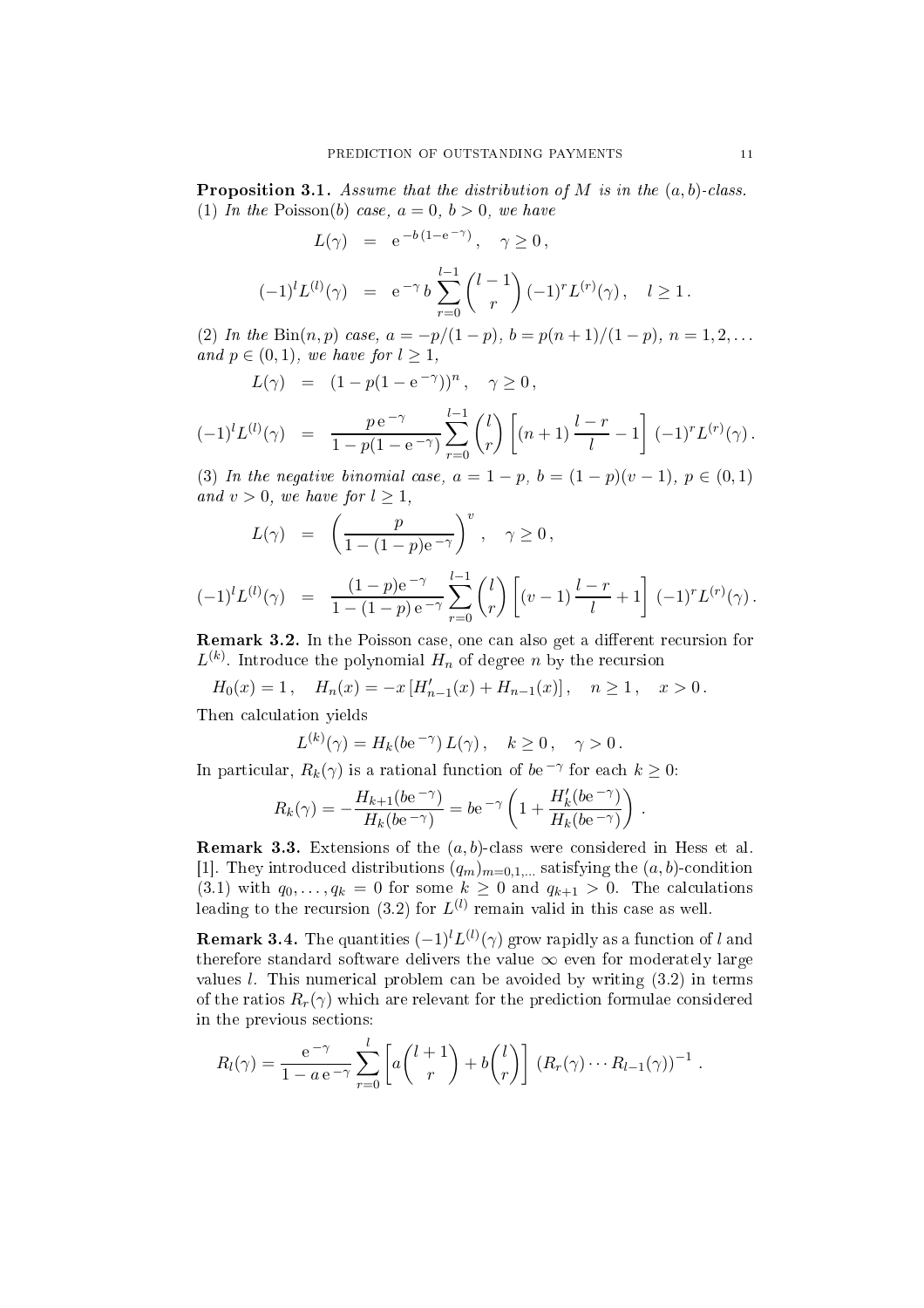The latter recursion for  $R_l$  avoids the direct calculation of the large quantities  $|L^{(l)}(\gamma)|.$ 

4.1. The behavior of  $R_k(\gamma)$  as  $k \to \infty$ . In this subsection we study the asymptotic behavior of the predictors  $E(S_{j+1} | N_0 = n_0, \ldots, N_j = n_j)$ ,  $j = 0, 1, \ldots$ , when the number of payments  $N_0 + \cdots + N_j = n_0 + \cdots + n_j =$  $k \to \infty$ . The same discussion will apply equally to the multi-step predictors  $E(S_{i+\ell+1} | N_0 = n_0, \ldots, N_i = n_i), j, \ell = 0, 1, \ldots$  In view of the results in Theorem 2.1 one needs to study the asymptotic behavior of the ratios  $R_k(\gamma)$ as  $k \to \infty$ .

The interest in the asymptotic behavior of  $R_k(\gamma)$  as  $k \to \infty$  is triggered, in particular, by a comparison with Mack's procedure (1.2). The latter declares the predictor of  $N_{j+\ell+1}$  given  $N_0, \ldots, N_j$  to be a linear function of  $k = N_0 + \cdots + N_j$ . In our setting, this predictor is a multiple of  $R_k(\gamma)$ which has no reason to be linear. However, this observation does not exclude the case that the limit  $k^{-1}R_k(\gamma)$  exists, is finite and positive. In such cases  $R_k(\gamma)$  would be approximately linear for large k, as in Mack's procedure.

The following result yields a sufficient condition for asymptotic linearity of  $R_k(\gamma)$ .

**Lemma 4.1.** Assume that  $q_m > 0$  for  $m \geq m_0$  and the limit

(4.1) 
$$
\lim_{m \to \infty} \frac{q_m}{q_{m-1}} = e^{-\tau} \in (0, 1]
$$

exists. Then

(4.2) 
$$
\lim_{k \to \infty} \frac{R_k(\gamma)}{k} = \frac{1}{\gamma + \tau}.
$$

*Proof.* Let  $\epsilon \in (0,1)$ . We decompose  $(-1)^k L^{(k)}(\gamma)$  for fixed  $\gamma$ :

$$
(-1)^{k} L^{(k)}(\gamma) = \left( \sum_{m < \frac{k(1-\epsilon)}{\gamma + \tau}} + \sum_{m \in \left[\frac{k(1-\epsilon)}{\gamma + \tau}, \frac{k(1+\epsilon)}{\gamma + \tau}\right]} + \sum_{m > \frac{k(1+\epsilon)}{\gamma + \tau}} \right) m^{k} q_{m} e^{-\gamma m}
$$
  
=  $I_{1}(\epsilon) + I_{2}(\epsilon) + I_{3}(\epsilon)$ .

We start by studying  $I_3(\epsilon)$ . For  $m > k(1 + \epsilon)/(\gamma + \tau)$ ,

$$
\frac{(m+1)^k e^{-(m+1)\gamma}}{m^k e^{-m\gamma}} = e^{-\gamma} \left(1 + m^{-1}\right)^k
$$

.

$$
\leq e^{-\gamma} \left( \left(1 + m^{-1}\right)^m \right)^{\frac{\gamma + \tau}{1 + \epsilon}} \leq e^{-\gamma + (\gamma + \tau)/(1 + \epsilon)}
$$

Choose  $\delta \in (0, \epsilon/(1+\epsilon))$ . For k large enough, which implies that  $m >$  $k(1+\epsilon)/(\gamma+\tau)$  is large enough, we have in view of (4.1),

$$
\frac{q_{m+1}}{q_m} \le e^{-\tau (1-\delta)}.
$$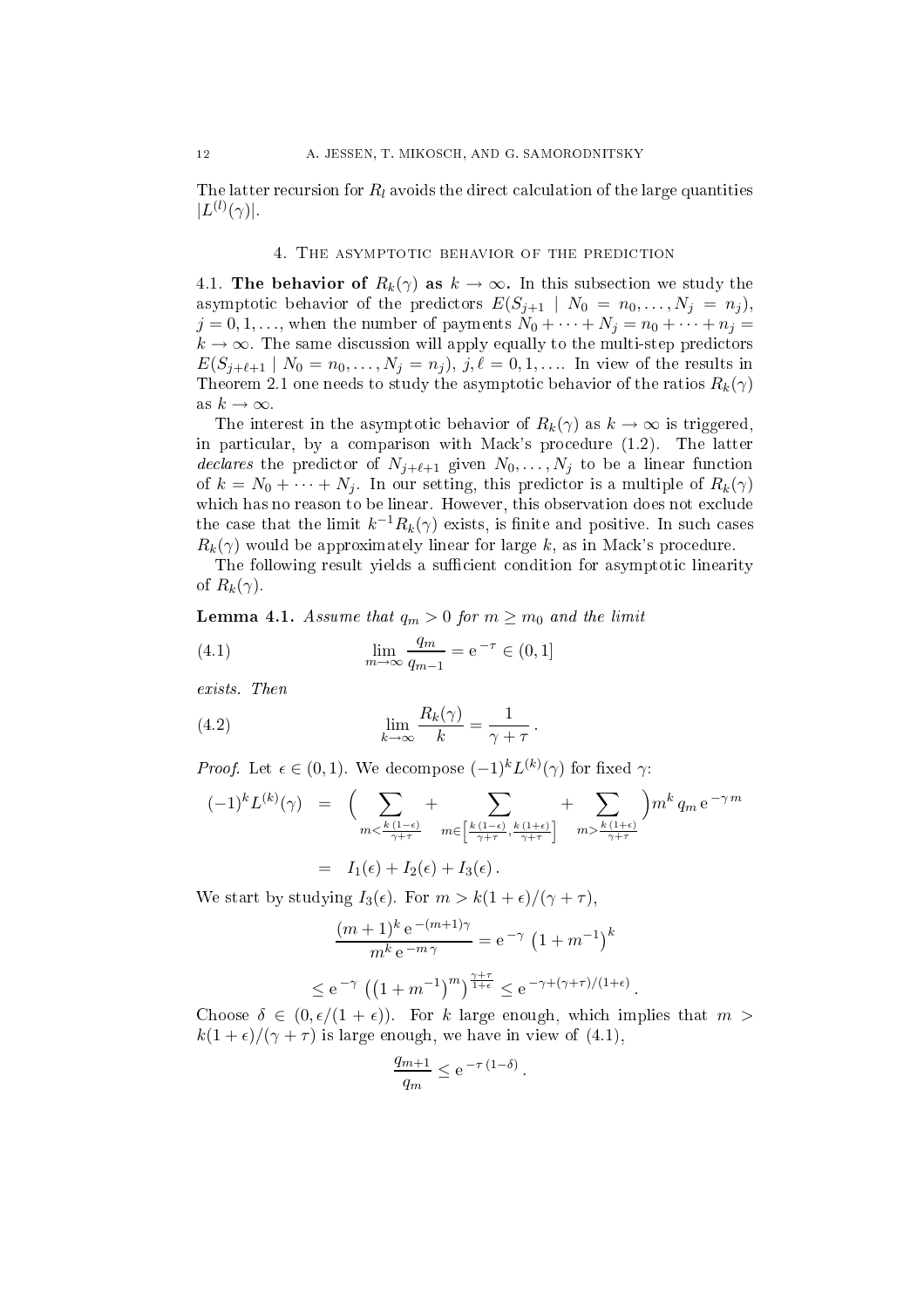Combining these two bounds, we obtain

$$
\frac{q_{m+1}(m+1)^k e^{-(m+1)\gamma}}{q_m m^k e^{-m\gamma}} \le e^{-\gamma + (\gamma + \tau)/(1+\epsilon)} e^{-\tau (1-\delta)} =: f(\epsilon, \delta) < 1,
$$

where we used the fact that  $\delta \in (0, \epsilon/(1+\epsilon))$ . Therefore for large k,

(4.3) 
$$
I_3(\epsilon) \leq \frac{1}{1 - f(\epsilon, \delta)} q_{\lceil k(1+\epsilon)/(\gamma+\tau) \rceil} \left\lceil \frac{k(1+\epsilon)}{\gamma+\tau} \right\rceil^k e^{-\left\lceil k(1+\epsilon)/(\gamma+\tau) \right\rceil \gamma}
$$

Further, for large k the index set in  $I_2(\epsilon)$  contains the point  $\left[\frac{k}{(\gamma + \tau)}\right]$ . Therefore we obtain a lower bound, valid for large  $k$ :

(4.4) 
$$
I_2(\epsilon) \ge q_{[k/(\gamma+\tau)]} \left[\frac{k}{\gamma+\tau}\right]^k e^{-\gamma [k/(\gamma+\tau)]}.
$$

A ombination of (4.3) aud (4.4) yields

$$
\frac{I_3(\epsilon)}{I_2(\epsilon)} \le \frac{1}{1 - f(\epsilon, \delta)} \frac{q_{\lceil k(1+\epsilon)/(\gamma+\tau) \rceil}}{q_{\lceil k/(\gamma+\tau) \rceil}} \left( \frac{\lceil k(1+\epsilon)/(\gamma+\tau) \rceil}{\lceil k/(\gamma+\tau) \rceil} \right)^k
$$

$$
e^{-\lceil k(1+\epsilon)/(\gamma+\tau) \rceil - \lceil k/(\gamma+\tau) \rceil \gamma}.
$$

By virtue of (4.1), for small  $\alpha \in (0,1)$  and large k,

$$
\frac{q_{[k(1+\epsilon)/(\gamma+\tau)]}}{q_{[k/(\gamma+\tau)]}} \leq e^{-\tau(1-\alpha)([k(1+\epsilon)/(\gamma+\tau)]-[k/(\gamma+\tau)])} \leq e^{-(\tau/(\gamma+\tau)) k (1-\alpha)\epsilon}.
$$

Furthermore, for large  $k$  and some positive constant  $c_1$ ,

$$
\left(\frac{\left[k(1+\epsilon)/(\gamma+\tau)\right]}{[k/(\gamma+\tau)]}\right)^k \le \left(\frac{k(1+\epsilon)/(\gamma+\tau)+1}{k/(\gamma+\tau)-1}\right)^k
$$
\n
$$
= (1+\epsilon)^k \left(1+\frac{1}{k(1+\epsilon)/(\gamma+\tau)}\right)^k \left(1-\frac{1}{k/(\gamma+\tau)}\right)^{-k}
$$
\n
$$
\leq c_1 (1+\epsilon)^k.
$$

Finally,

$$
e^{-\left[\left\lceil k(1+\epsilon)/(\gamma+\tau)\right\rceil - \left[k/(\gamma+\tau)\right]\right]\gamma} \leq e^{-\gamma k \epsilon/(\gamma+\tau)}.
$$

Collecting the above bounds and choosing  $\alpha$  such that

$$
e^{\epsilon(\tau(1-\alpha)+\gamma)/(\gamma+\tau)} > (1+\alpha)(1+\epsilon),
$$

we obtain, for some positive constant  $c_2$ ,

$$
\frac{I_3(\epsilon)}{I_2(\epsilon)} \le c_2 (1+\epsilon)^k e^{-k \epsilon (\tau (1-\alpha)+\gamma)/(\gamma+\tau)} \le c_2 \left(\frac{1}{1+\alpha}\right)^k.
$$

Hence  $I_3(\epsilon) = o(I_2(\epsilon))$  as  $k \to \infty$ .

.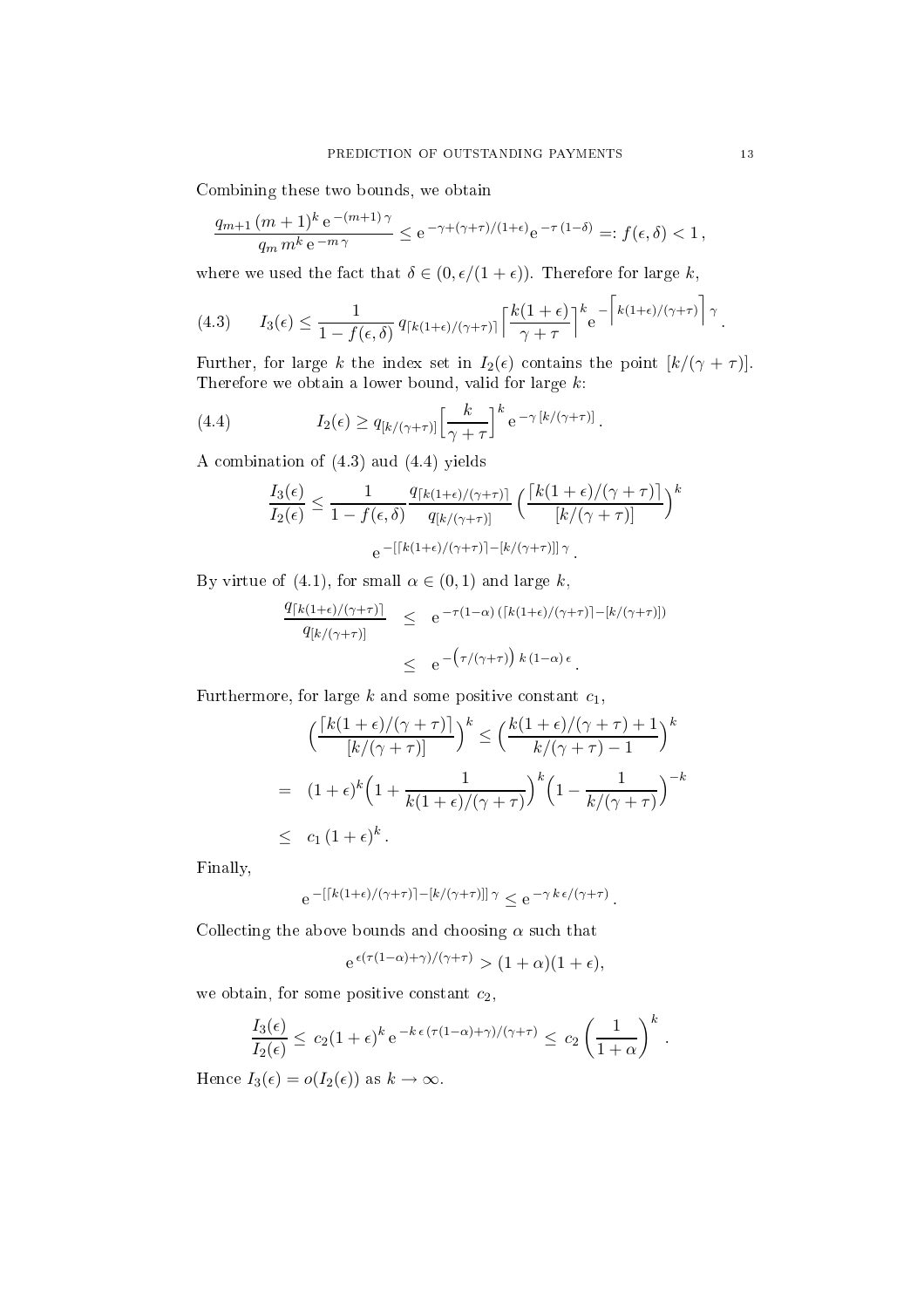Next we turn to the estimation of  $I_1(\epsilon)$ . Once again, let  $\delta \in (0,1)$  be small and choose  $m_0$  so large that

(4.5) 
$$
\frac{q_{m+1}}{q_m} \ge e^{-\tau (1+\delta)} \left(1 + \frac{1}{m}\right)^m \ge e^{1-\delta}, \quad m \ge m_0.
$$

We further decompose  $I_1(\epsilon)$ :

$$
I_1(\epsilon) = \left(\sum_{m < m_0} + \sum_{m \in \left[m_0, k \frac{1-\epsilon}{\gamma + \tau}\right]} \right) m^k q_m e^{-\gamma m} = I_{11}(\epsilon) + I_{12}(\epsilon).
$$

Trivially,  $I_{11}(\epsilon) = o(I_2(\epsilon))$  as  $k \to \infty$ . For  $m \in [k, k(1-\epsilon)/(\gamma+\tau))$  we have by (4.5)

$$
(1 + m^{-1})^k \ge e^{(k/m)(1 - \delta)} \ge e^{(\gamma + \tau)(1 - \delta)/(1 - \epsilon)},
$$

and, therefore,

$$
\frac{q_{m+1} (m+1)^k \, {\rm e}^{-(m+1)\,\gamma}}{q_m \, m^k \, {\rm e}^{-m\,\gamma}} \geq {\rm e}^{-\gamma} \, {\rm e}^{-\tau (1+\delta)} \, {\rm e}^{-(\gamma+\tau) \, (1-\delta)/(1-\epsilon)} = g(\epsilon,\delta) > 1 \, ,
$$

if we choose  $\delta \in (0,1)$  so small that  $(1-\delta)/(1-\epsilon) < 1+\delta$ . Therefore for k large,

$$
I_{12}(\epsilon) \leq \frac{1}{1-(g(\epsilon,\delta))^{-1}} q_{\lfloor k(1-\epsilon)/(\gamma+\tau) \rfloor} \left\lfloor \frac{k(1-\epsilon)}{\gamma+\tau} \right\rfloor^k e^{-\lfloor k(1-\epsilon)/(\gamma+\tau) \rfloor \gamma},
$$

and an argument similar to the one above implies that  $I_{12}(\epsilon) = o(I_2(\epsilon))$  as  $k \to \infty$  for every  $\epsilon \in (0,1)$ .

We conclude that for  $\epsilon \in (0,1)$ , as  $k \to \infty$ 

$$
R_k(\gamma) \sim \frac{\sum_{m \in \left[\frac{k(1-\epsilon)}{\gamma+\tau}, \frac{k(1+\epsilon)}{\gamma+\tau}\right]} m^{k+1} q_m e^{-\gamma m}}{\sum_{m \in \left[\frac{k(1-\epsilon)}{\gamma+\tau}, \frac{k(1+\epsilon)}{\gamma+\tau}\right]} m^k q_m e^{-\gamma m}} \in \left[\frac{k(1-\epsilon)}{\gamma+\tau}, \frac{k(1+\epsilon)}{\gamma+\tau}\right],
$$

and, hence, relation  $(4.2)$  is immediate. This concludes the proof

$$
\qquad \qquad \Box
$$

In view of Lemma 4.1 and Theorem 2.1 we conclude that, under suitable conditions on the distribution of M, the predictor for  $S_{j+1}$  given  $N_0, \ldots, N_j$ is asymptoti
ally linear.

Corollary 4.2. Assume that  $EX_{11} < \infty$  and that the distribution of M satisfies condition (4.1). Then, as  $n_0 + \cdots + n_j \rightarrow \infty$ ,

$$
E(S_{j+1} | N_0 = n_0, \ldots, N_j = n_j) \sim \frac{EX_{11} \mu p_{j+1}}{\tau + \theta_j} (n_0 + \cdots + n_j).
$$

In the rest of this subsection we study the behavior of  $R_k(\gamma)$  for large k for the distributions in the  $(a, b)$ -class introduced in Section 3.

4.1.1. The negative binomial distribution. The negative binomial distribution is the only member of the  $(a, b)$ -class satisfying the condition  $(4.1)$  with  $e^{-\tau} = 1-p$ . Hence Corollary 4.2 applies. The asymptotically linear behavior of  $R_k(\gamma)$  is nicely illustrated in the right graph of Figure 4.3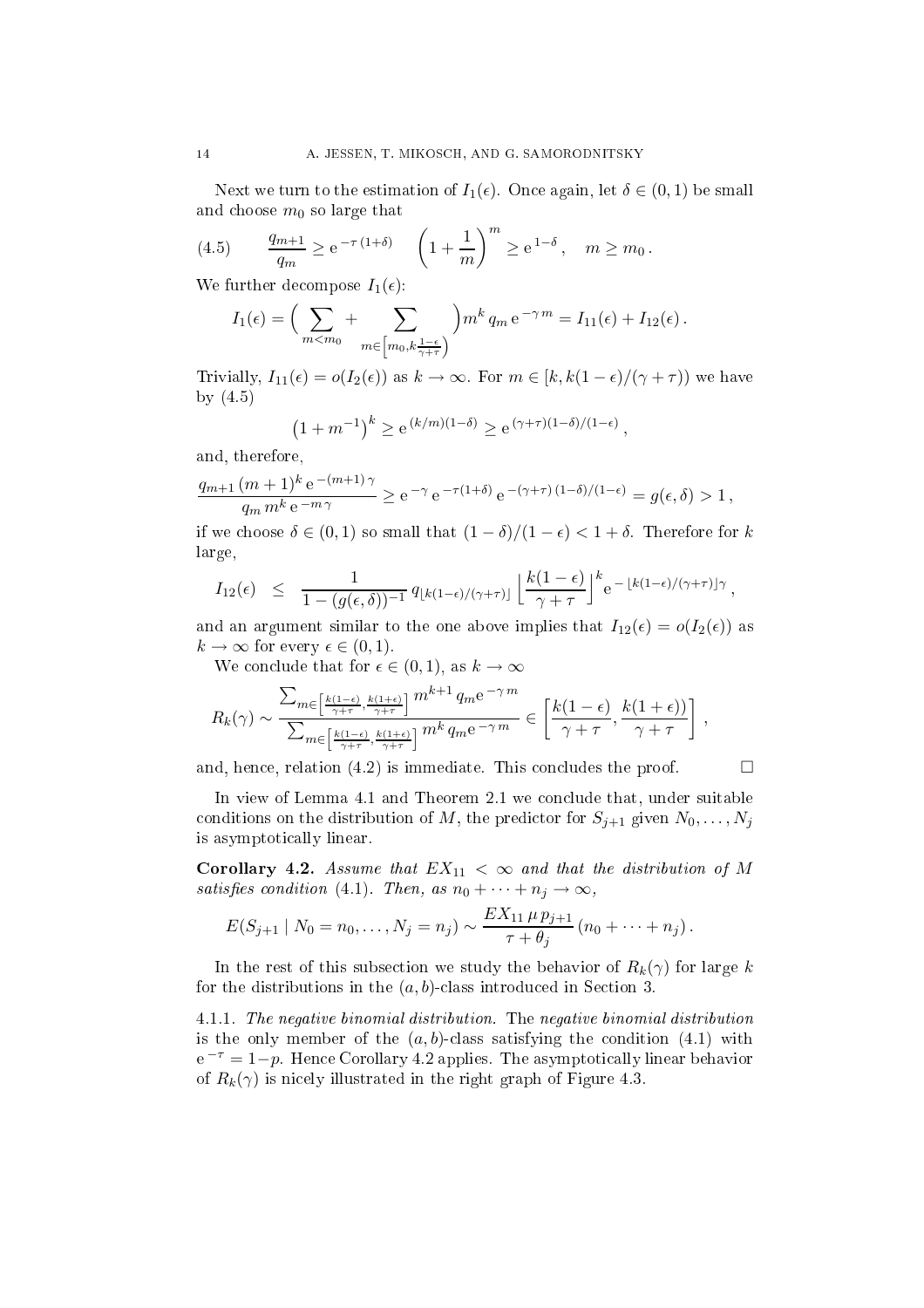

Figure 4.3. The ratio  $R_k(2)$  for Poisson(200) distributed M (left) and for negative binomial M with parameters  $p = 0.1$ ,  $v = 12.1$  (right).

4.1.2. The binomial distribution. In this case, it is clear that, as  $k \to \infty$ ,

$$
R_k(\gamma) = \frac{\sum_{m=1}^n (m/n)^k m e^{-\gamma m} q_m}{\sum_{m=1}^n (m/n)^k e^{-\gamma m} q_m} \to n.
$$

The same result holds for any distribution  $(q_m)_{m=0,\dots,n}$ ,  $n \ge 1$ , with  $q_n > 0$ . In this case, if  $EX_{11} < \infty$ , then, as  $n_0 + \cdots + n_j \to \infty$ ,

 $E(S_{i+1} | N_0 = n_0, \ldots, N_i = n_i) \rightarrow n EX_{11} \mu p_{i+1}$ .

4.1.3. The Poisson distribution. If M is Poisson(b) distributed, then

$$
E(M^k e^{-\gamma M}) = e^{-b(1-e^{-\gamma})} \sum_{m=1}^{\infty} m^k (b/e^{\gamma})^m \frac{1}{m!} e^{-be^{-\gamma}}, \quad k \ge 1.
$$

Hence, the ratio  $R_k(\gamma)$  is equal to the ratio of the moments  $E(M')^{k+1}/E(M')^k$ for some Poisson random variable  $M'$  with a different mean, say,  $\lambda$ . In the sequel we study, therefore, the asymptotic behavior, as  $k \to \infty$ , of such ratios. For simplicity, we use the notation  $EM^{k+1}/EM^k$  instead of the proper  $E(M')^{k+1}/E(M')^{k}$ 

The proof of the following lemma is similar to the proof of Lemma 4.1. We sketch the argument.

**Lemma 4.4.** Let M be Poisson( $\lambda$ ) distributed. Then, as  $k \to \infty$ ,

(4.6) 
$$
\frac{EM^{k+1}}{EM^k} \sim \frac{k}{\log k}.
$$

*Proof.* For  $\epsilon \in (0,1)$  we decompose  $EM^k$  as

$$
EM^k = \left( \sum_{m < \frac{k(1-\epsilon)}{\log k}} + \sum_{m \in \left[\frac{k(1-\epsilon)}{\log k}, \frac{k(1+\epsilon)}{\log k}\right]} + \sum_{m > \frac{k(1+\epsilon)}{\log k}} \right) m^k e^{-\lambda} \frac{\lambda^m}{m!}
$$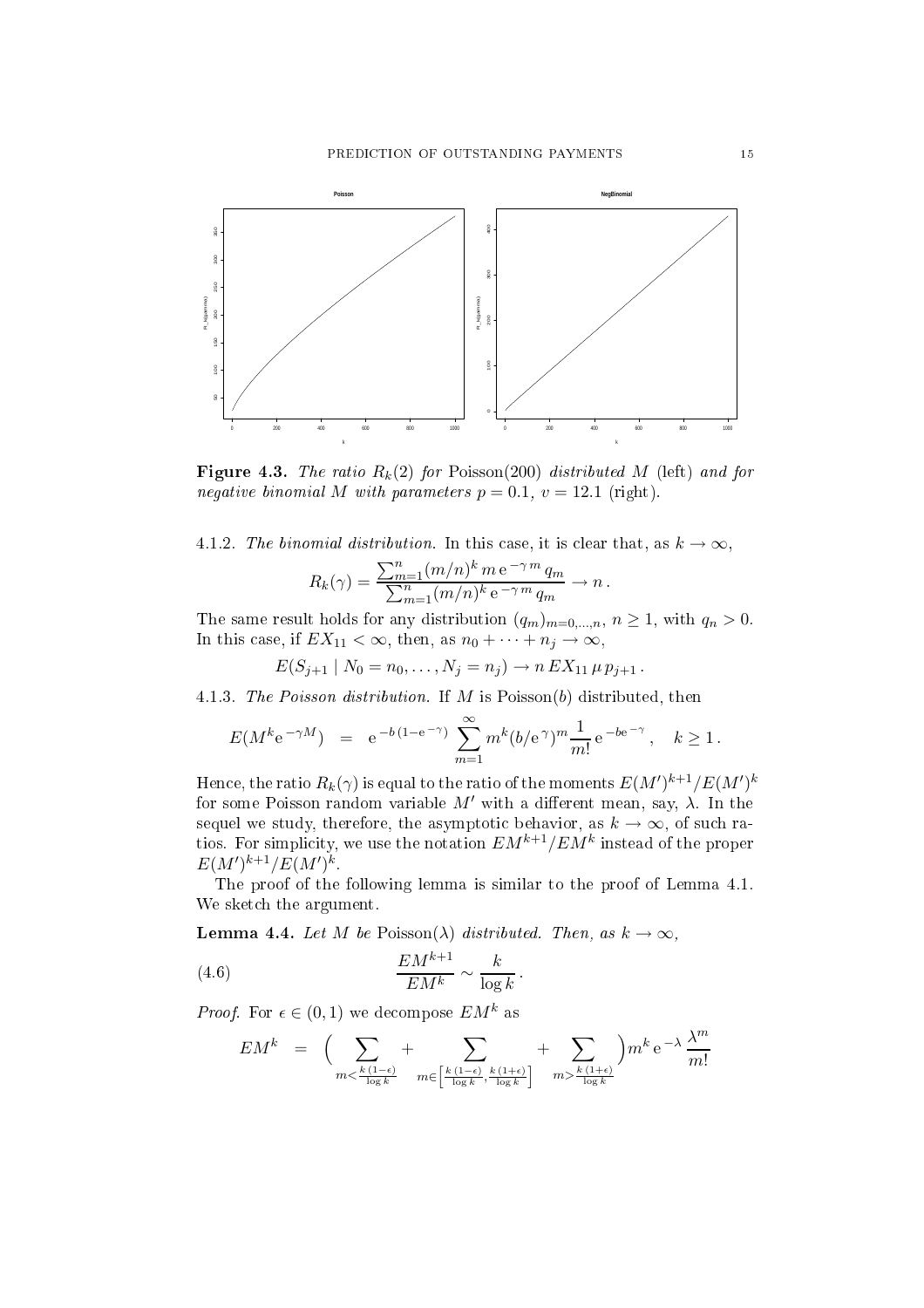$$
= I_1(\epsilon) + I_2(\epsilon) + I_3(\epsilon).
$$

Beginning with  $I_3(\epsilon)$ , it is straightforward to check, using Stirling's formula, that

$$
\sup_{m > \frac{k(1+\epsilon)}{\log k}} \frac{(m+1)^k \lambda^{m+1} / (m+1)!}{m^k \lambda^m / m!} \le \frac{\lambda \log k}{1+\epsilon} k^{-\epsilon/(1+\epsilon)} \to 0
$$

as  $k \to \infty$ . Hence, as  $k \to \infty$ ,

$$
I_3(\epsilon) = \left(1 + o(1)\right)(m_*^{+,\epsilon})^k e^{-\lambda} \frac{\lambda^{m_*^{+,\epsilon}}}{(m_*^{+,\epsilon})!},
$$

where

$$
m_* = \lfloor k/\log k \rfloor, \; m_*^{+,\epsilon} = \lceil (1+\epsilon)m_* \rceil \, .
$$

It is clear that for large  $k$ ,

$$
I_2(\epsilon) \ge m_*^k e^{-\lambda} \frac{\lambda^{m_*}}{m_*!}.
$$

Therefore, as  $k \to \infty$ ,

$$
\frac{I_3(\epsilon)}{I_2(\epsilon)} = e^{k (\log(1+\epsilon) - \epsilon + o(1))}.
$$

Since  $\log(1+\epsilon) < \epsilon$ , we conclude that for every  $\epsilon > 0$ ,

$$
\frac{I_3(\epsilon)}{I_2(\epsilon)} \to 0 \text{ as } k \to \infty.
$$

Similarly, as  $k \to \infty$ ,

$$
I_1(\epsilon) = \left(1 + o(1)\right)(m_*^{-,\epsilon})^k e^{-\lambda} \frac{\lambda^{m_*^{-,\epsilon}}}{(m_*^{-,\epsilon})!},
$$

where

$$
m_*^{-,\epsilon} = \lfloor (1-\epsilon)m_* \rfloor \,,
$$

from which it is easy to check that, as  $k \to \infty$ ,

$$
\frac{I_1(\epsilon)}{I_2(\epsilon)} = e^{k (\log(1-\epsilon) + \epsilon + o(1))}.
$$

Since  $-\log(1-\epsilon) > \epsilon$  for  $0 < \epsilon < 1$ , we conclude that for every  $\epsilon > 0$ ,

$$
\frac{I_1(\epsilon)}{I_2(\epsilon)} \to 0 \text{ as } k \to \infty.
$$

That is, for every  $\epsilon > 0$ ,

$$
EM^k = (1 + o(1)) \sum_{m \in \left[\frac{k(1-\epsilon)}{\log k}, \frac{k(1+\epsilon)}{\log k}\right]} m^k e^{-\lambda} \frac{\lambda^m}{m!}
$$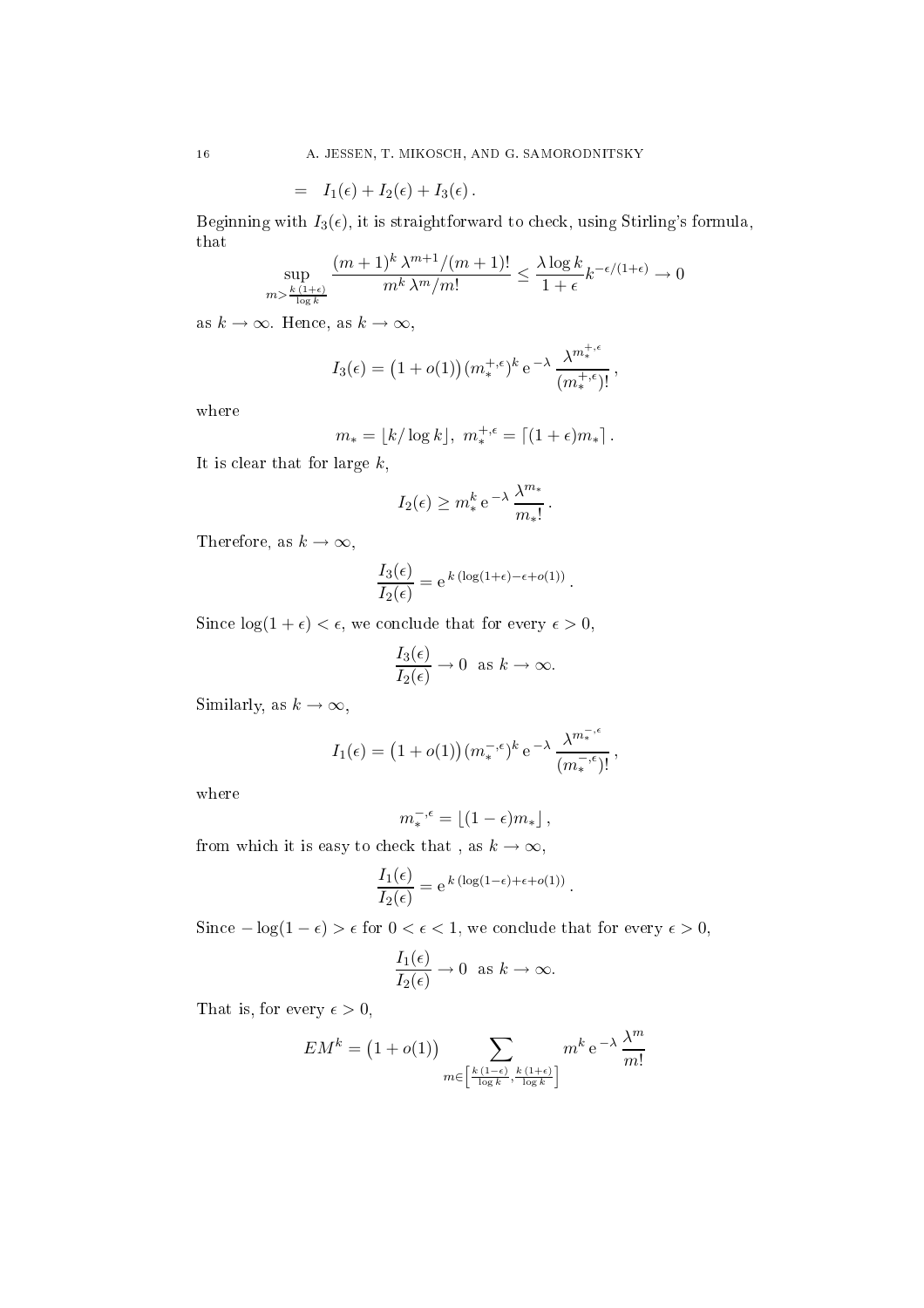as  $k \to \infty$  and, hence,

$$
\frac{EM^{k+1}}{EM^k} = (1+o(1)) \frac{\sum_{m \in \left[\frac{k(1-\epsilon)}{\log k}, \frac{k(1+\epsilon)}{\log k}\right]} m^{k+1} e^{-\lambda} \frac{\lambda^m}{m!}}{\sum_{m \in \left[\frac{k(1-\epsilon)}{\log k}, \frac{k(1+\epsilon)}{\log k}\right]} m^k e^{-\lambda} \frac{\lambda^m}{m!}}
$$
\n
$$
\in \left[ (1+o(1)) \frac{k(1-\epsilon)}{\log k}, (1+o(1)) \frac{k(1+\epsilon)}{\log k} \right].
$$

Hence the statement of the lemma.  $\Box$ 

Taking into account Lemma 4.4 and the remark preceeding it, we conclude that, if M is Poisson(b) distributed, then, as  $n_0 + \cdots + n_j \to \infty$ ,

$$
E(S_{j+1} | N_0 = n_0, ..., N_j = n_j) \sim EX_{11} \mu p_{j+1} \frac{n_0 + \dots + n_j}{\log(n_0 + \dots + n_j)}.
$$

The asymptotic behavior of  $R_k(\gamma)$  prescribed by (4.6) is nicely illustrated in the left graph of Figure 4.3.

4.2. The behavior of  $R_k(\gamma)$  for large  $\gamma$ . When evaluating the ratio  $R_k(\gamma)$ numeri
ally, one observes a rather unusual phenomenon for large values of  $\gamma$ :  $R_k(\gamma)$  oscillates rather strongly for moderately large values of k, whereas this effect gradually disappears when  $k$  becomes even larger. For small values of  $\gamma$  this behavior cannot be observed. A computer graph of  $R_k(\gamma)$  which exhibits this stair
ase-like behavior is illustrated in Figure 4.5. Below we give a limit theorem explaining this phenomenon.



Figure 4.5. The ratio  $R_k(100)$  for negative binomial M with parameters  $p = 0.1$  and  $v = 12.1$ .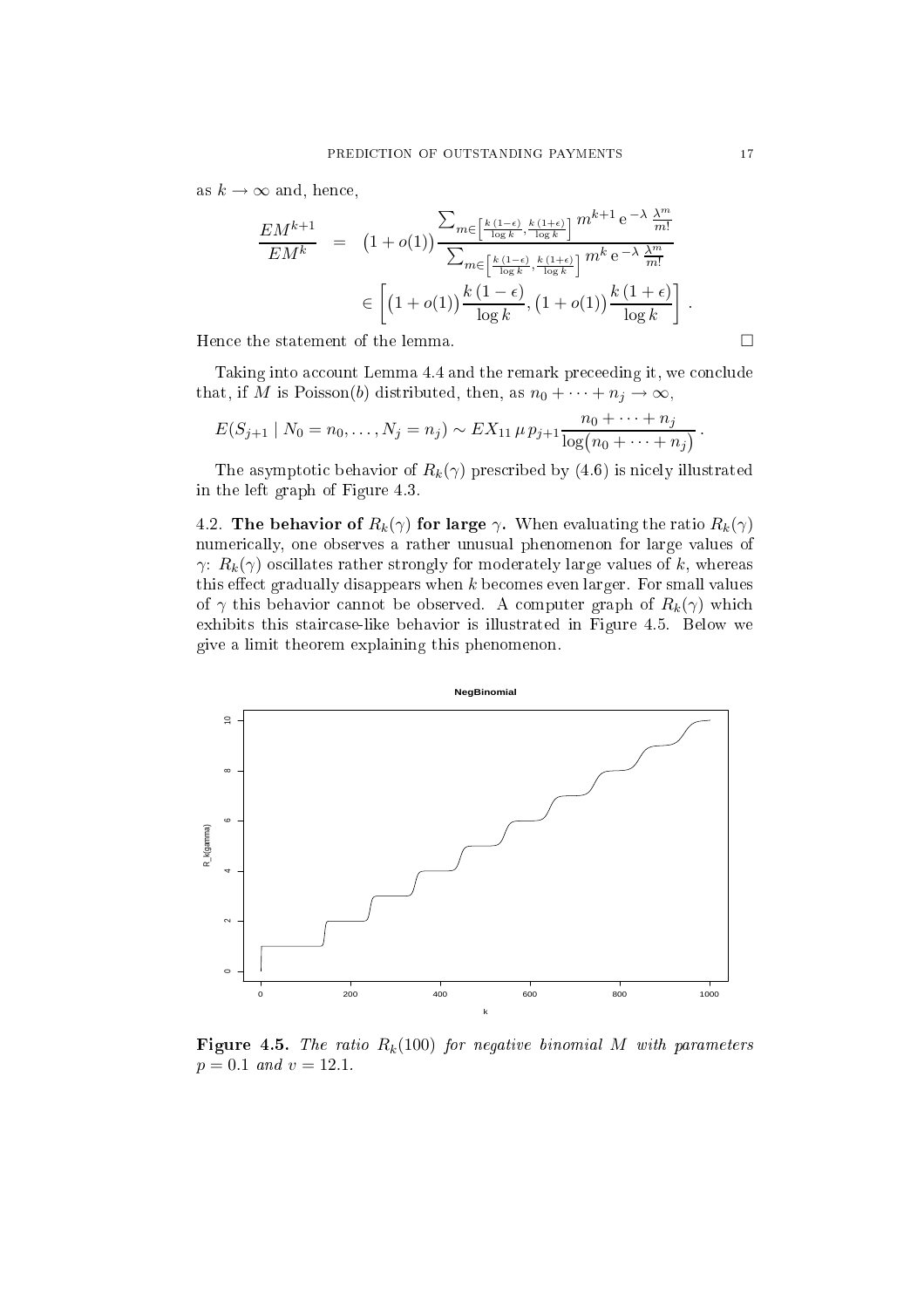Assume that

(4.7)  $\gamma \to \infty$ ,  $k = k(\gamma)$  and  $k/\gamma \to t \in (0, \infty)$ .

For  $t > 0$  we consider the strictly convex function

$$
h_t(s) = s - t \log s, \quad s > 0,
$$

which reaches its minimum at  $s = t$ . Therefore the sequence  $(h_t(m))_{m=1,2,...}$ reaches its minimum either at  $m = m_-(t) = |t|$  if  $m_-(t) \geq 1$  or at  $m =$  $m_{+}(t) = [t]$ , and it is possible that the values of  $h_t$  at  $m_{-}(t)$  and  $m_{+}(t)$ coincide. Let us assume that there exists a unique value  $m = m_*(t)$  at which  $h_t$  is minimized. We have for  $k \geq 1$ ,

$$
E(M^k e^{-\gamma M}) = q_{m_*(t)} (m_*(t))^k e^{-\gamma m_*(t)} + \sum_{m \neq m_*(t)} m^k e^{-\gamma m} q_m.
$$

By virtue of (4.7),

(4.8) 
$$
q_{m_*(t)} (m_*(t))^k e^{-\gamma m_*(t)} = q_{m_*(t)} e^{-\gamma h_{k/\gamma}(m_*(t))} \n\to q_{m_*(t)} e^{-\gamma h_t(m_*(t))}.
$$

The assumption that the minimum of  $h_t(m)$  is unique for a given t implies that the minimum of  $h_u(m)$  is also unique for u in a small neighborhood of t and achieved at  $m_*(t)$ . Hence, for u sufficiently close to t,

$$
\min_{m \neq m_*(t)} h_u(m) = \min (h_u(m_*(t) - 1), h_u(m_*(t) + 1))
$$

(4.9) 
$$
\rightarrow \min(h_t(m_*-1), h_t(m_*+1)), u \rightarrow t.
$$

Therefore for  $\gamma$  sufficiently large,

$$
\sum_{m \neq m_*(t)} m^k e^{-\gamma m} q_m = \sum_{m \neq m_*(t)} e^{-\gamma h_{k/\gamma}(m)} q_m
$$

$$
(4.10) \t\t\t\t\t\t e^{-\gamma \min(h_{k/\gamma}(m_*(t)-1), h_{k/\gamma}(m_*(t)+1))}.
$$

It now follows from  $(4.8)-(4.10)$  that

$$
E(M^k e^{-\gamma M}) \sim q_{m_*(t)} (m_*(t))^k e^{-m_*(t)\gamma},
$$

provided  $q_{m_*}(t) \neq 0$ , and, therefore, under assumption  $(4.7)$ ,

$$
(4.11) \t R_k(\gamma) \to m_*(t).
$$

For  $j = 1, 2, ...,$  let

$$
a_j = inf\{t \ge 0 : m_*(t) = j\} = \frac{1}{log j - log(j - 1)}
$$
.

Then  $a_j < a_{j+1}$ , and by relation (4.11) we obtain the following result.

**Proposition 4.6.** For  $j = 1, 2, ...$  let  $t \in (a_j, a_{j+1})$  be such that  $q_{m*}(t) \neq 0$ . If k and  $\gamma$  grow according to (4.7), then

$$
R_k(\gamma) \to j.
$$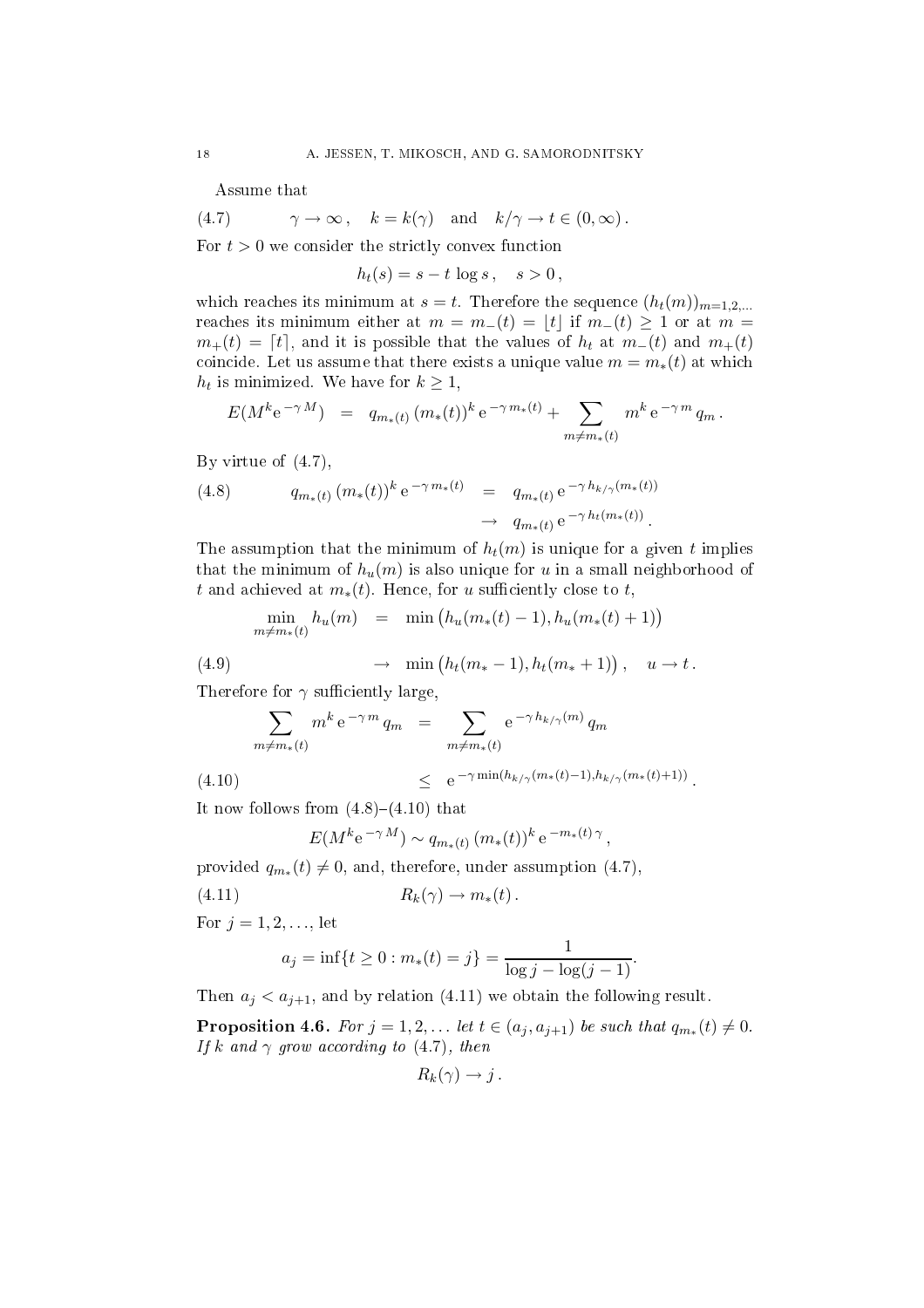That is, if k and  $\lambda$  are large, and  $k/\lambda \in (a_i, a_{i+1})$  for j that is not very large, then  $R_k(\gamma)$  will be close to j. Once again, this staircase-like behavior is neatly visible in Figure 4.5.

#### 5. Predi
tion in a non-life insuran
e data set

In this section we consider a non-life insurance data set which was kindly provided to us by Alois Gisler. The business line is not known to us. Our aim is to study the performan
e of our predi
tors on this data set, given suitable assumptions on the distributions  $(q_m)$  and  $(p_i)$  and the Poisson parameter  $\mu$ . Moreover, we will compare our predictors with those prescribed by the chain ladder method under Mack's conditions; see Section 1. We will focus on the predi
tion of the numbers of payments.

Our data contains claims that arrive in one year (1985) and the individual payment pro
esses for ea
h laim, in
luding arrival date in 1985 and all dates and amounts of executed payments. Overall, 7,302 claims were incurred which triggered 24,606 payments through more than 10 years. Since we want to compare our method with the chain ladder prediction in Mack's framework, one of the problems we are facing is as follows. The chain ladder method requires a run-off triangle of data from different years; see  $(1.3)$ . These data are needed for the construction of the *chain ladder estimators* of the factors  $f_i$  in (1.2):

(5.1) 
$$
\widehat{f}_j = \frac{\sum_{i=1}^{n-j-1} \sum_{r=0}^{j+1} N_{i,i+r}}{\sum_{i=1}^{n-j-1} \sum_{r=0}^{j} N_{i,i+r}},
$$

where  $n$  is the number of years for which the run-off triangle is available But we have only one year of laim arrivals at our disposal.

We solve this problem by switching from years to months. Then we have  $n = 12$  months of claim arrivals and the corresponding individual payment processes accounted for by months. Table 5.1 contains the monthly claim arrival numbers  $M_i$ ,  $j = 1, ..., 12$ , showing a clear seasonality in the data.

|   | л. | o       | $\cdot$<br>ω | Δ<br>-                                      | ۔<br>ь<br>ر | e<br>ັ | -   | Ő   | U              |              | . .<br>-- | --<br>-- |
|---|----|---------|--------------|---------------------------------------------|-------------|--------|-----|-----|----------------|--------------|-----------|----------|
| М |    | ٠,<br>ັ | ω<br>ΞJ      | ビビの<br>ь.<br>,,<br>$\overline{\phantom{0}}$ | c<br>. .    | 705    | . . | 700 | -<br>. .<br>__ | eэ.<br>، ن ن | 628       | どうの      |
|   |    |         |              |                                             |             |        |     |     |                |              |           |          |

Table 5.1. The monthly claim numbers  $M_j$ 

Table  $5.2$  contains the payment numbers in run-off triangle form. The *i*th row contains the payment numbers  $N_{ii}, \ldots, N_{i,12}$  for claims arriving in the *i*th month and whose payments are executed in month  $i+k \in \{i, \ldots, 12\}$ . These numbers form the input to the chain ladder method under Mack's procedure. In this case, the data set contains also the actual "future" monthly payment numbers  $N_{i,12+k}$ ,  $k \geq 1$ . We will try to predict these using both our method and the chain ladder method. We will construct both forecasts for each month of a whole year *after* the month  $i, i = 1, \ldots, 12$ . The constraint on the predi
tion range is aused by the stru
ture of the hain ladder method, but not of our procedure. Clearly, we do not predict the "observed" numbers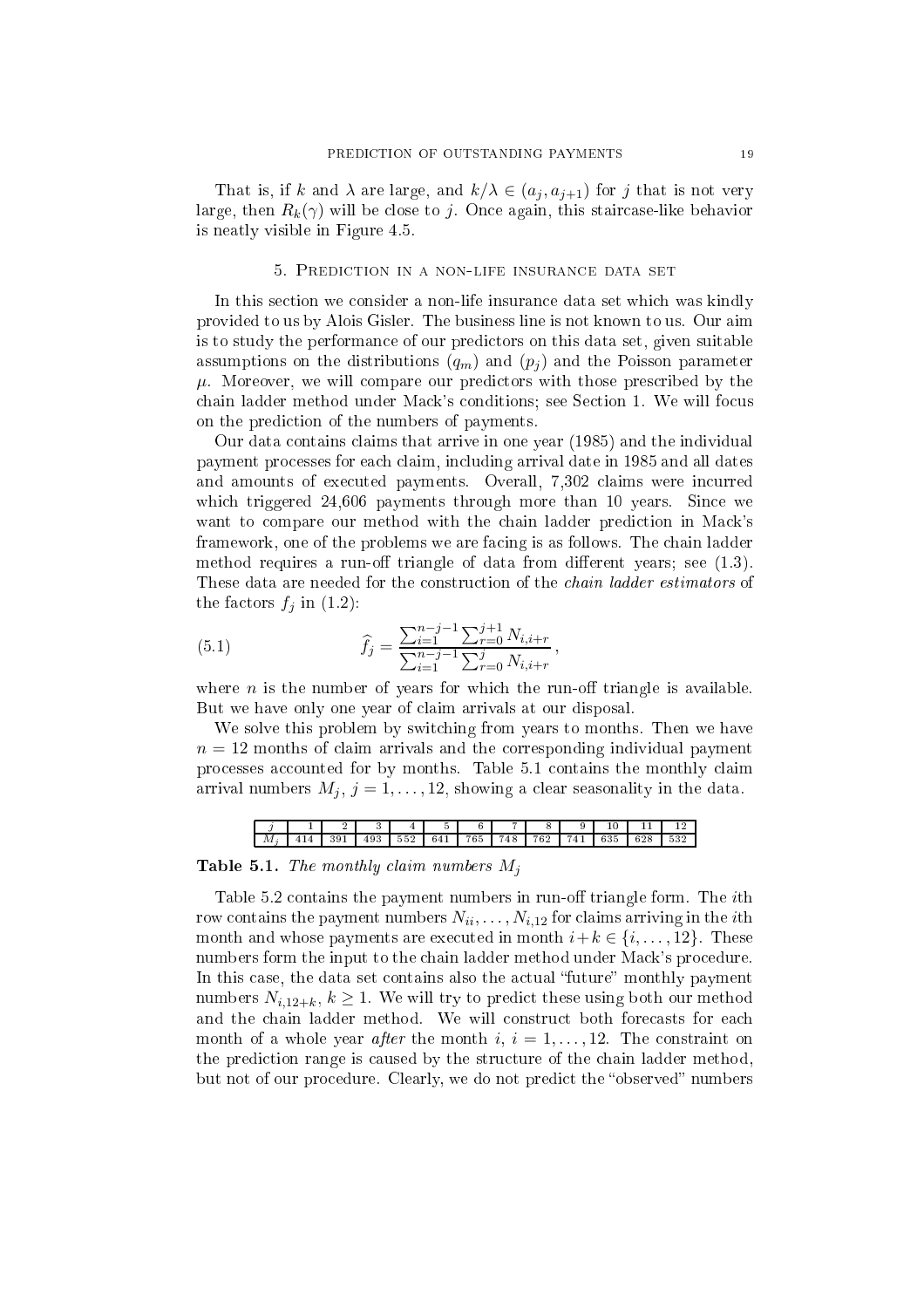in Table 5.2. The actual "future" numbers  $N_{i,13}, \ldots, N_{i,i+11}$  are in our data set, and they are presented in Table 5.3.

| Month            | 1  | $\overline{2}$ | 3   | $\overline{4}$ | 5   | 6   | 7   | 8   | 9   | 10  | 11  | 12  |
|------------------|----|----------------|-----|----------------|-----|-----|-----|-----|-----|-----|-----|-----|
|                  |    |                |     |                |     |     |     |     |     |     |     |     |
| 1                | 40 | 147            | 141 | 120            | 99  | 84  | 67  | 63  | 42  | 44  | 47  | 35  |
| $\boldsymbol{2}$ |    | 40             | 144 | 132            | 100 | 85  | 71  | 53  | 63  | 52  | 50  | 25  |
| 3                |    |                | 39  | 179            | 159 | 125 | 118 | 80  | 85  | 85  | 85  | 48  |
| $\overline{4}$   |    |                |     | 36             | 209 | 169 | 158 | 117 | 91  | 103 | 98  | 54  |
| 5                |    |                |     |                | 60  | 217 | 224 | 159 | 136 | 125 | 110 | 86  |
| 6                |    |                |     |                |     | 75  | 280 | 229 | 186 | 191 | 145 | 121 |
| $\overline{7}$   |    |                |     |                |     |     | 70  | 234 | 192 | 184 | 157 | 131 |
| 8                |    |                |     |                |     |     |     | 63  | 242 | 250 | 197 | 142 |
| 9                |    |                |     |                |     |     |     |     | 62  | 246 | 227 | 195 |
| 10               |    |                |     |                |     |     |     |     |     | 64  | 200 | 175 |
| 11               |    |                |     |                |     |     |     |     |     |     | 59  | 197 |
| 12               |    |                |     |                |     |     |     |     |     |     |     | 28  |

Table 5.2. The run-off triangle with the number of payments arising from 12 months of claim arrivals. The ith row contains the observed payment numbers  $N_{ii}, \ldots, N_{i,12}$ .

| Month          | 13  | 14  | 15  | 16  | 17  | 18  | 19  | 20 | 21 | 22 | 23 |
|----------------|-----|-----|-----|-----|-----|-----|-----|----|----|----|----|
|                |     |     |     |     |     |     |     |    |    |    |    |
| 1              |     |     |     |     |     |     |     |    |    |    |    |
| $\overline{2}$ | 33  |     |     |     |     |     |     |    |    |    |    |
| 3              | 52  | 42  |     |     |     |     |     |    |    |    |    |
| $\overline{4}$ | 51  | 45  | 32  |     |     |     |     |    |    |    |    |
| 5              | 68  | 53  | 56  | 42  |     |     |     |    |    |    |    |
| 6              | 107 | 79  | 68  | 75  | 55  |     |     |    |    |    |    |
| 7              | 120 | 83  | 66  | 98  | 68  | 54  |     |    |    |    |    |
| 8              | 150 | 105 | 112 | 107 | 88  | 75  | 59  |    |    |    |    |
| 9              | 148 | 140 | 115 | 131 | 107 | 85  | 80  | 56 |    |    |    |
| 10             | 174 | 118 | 122 | 103 | 82  | 77  | 76  | 57 | 45 |    |    |
| 11             | 235 | 167 | 143 | 134 | 116 | 89  | 65  | 66 | 50 | 61 |    |
| 12             | 177 | 161 | 138 | 139 | 120 | 101 | 113 | 63 | 65 | 86 | 56 |

Table 5.3. The actual "future" payment numbers corresponding to the observations in Table 5.2. The ith row contains the monthly payment numbers  $N_{i,13}, \ldots, N_{i,i+11}.$ 

In our prediction procedure, we assume that the monthly claim numbers  $M_j$ ,  $j = 1, \ldots, 12$ , are Poisson distributed. Since there is a clear seasonality in the data we do not assume the  $M_j$ 's identically distributed. Instead, we simply take each  $M_i$  as the substitute of its expectation  $EM_i$ . Recall that this is the only parameter of the assumed Poisson distribution needed to compute the functions  $R$  and, hence, to run our procedure; see Theorem 2.5. Clearly, the Poisson assumption on the distribution of  $M_i$ 's is rather ad ho
, but we have only one data set, whi
h makes it impossible to estimate the distributions of the  $M_j$ 's. In general, such estimation has to be done on histori
al data.

On the other hand, the other ingredients needed for our pro
edure, the average Poisson number of payments per claim  $\mu$  and the "displacement" probabilities"  $p_i$  in (1.4), can be easily estimated from our single data set. The estimate of the former is  $\mu = 3.37$ , and the estimated the values of the  $(p_i)$  are given in Table 5.4. Recall that we only need the values of  $p_i$  with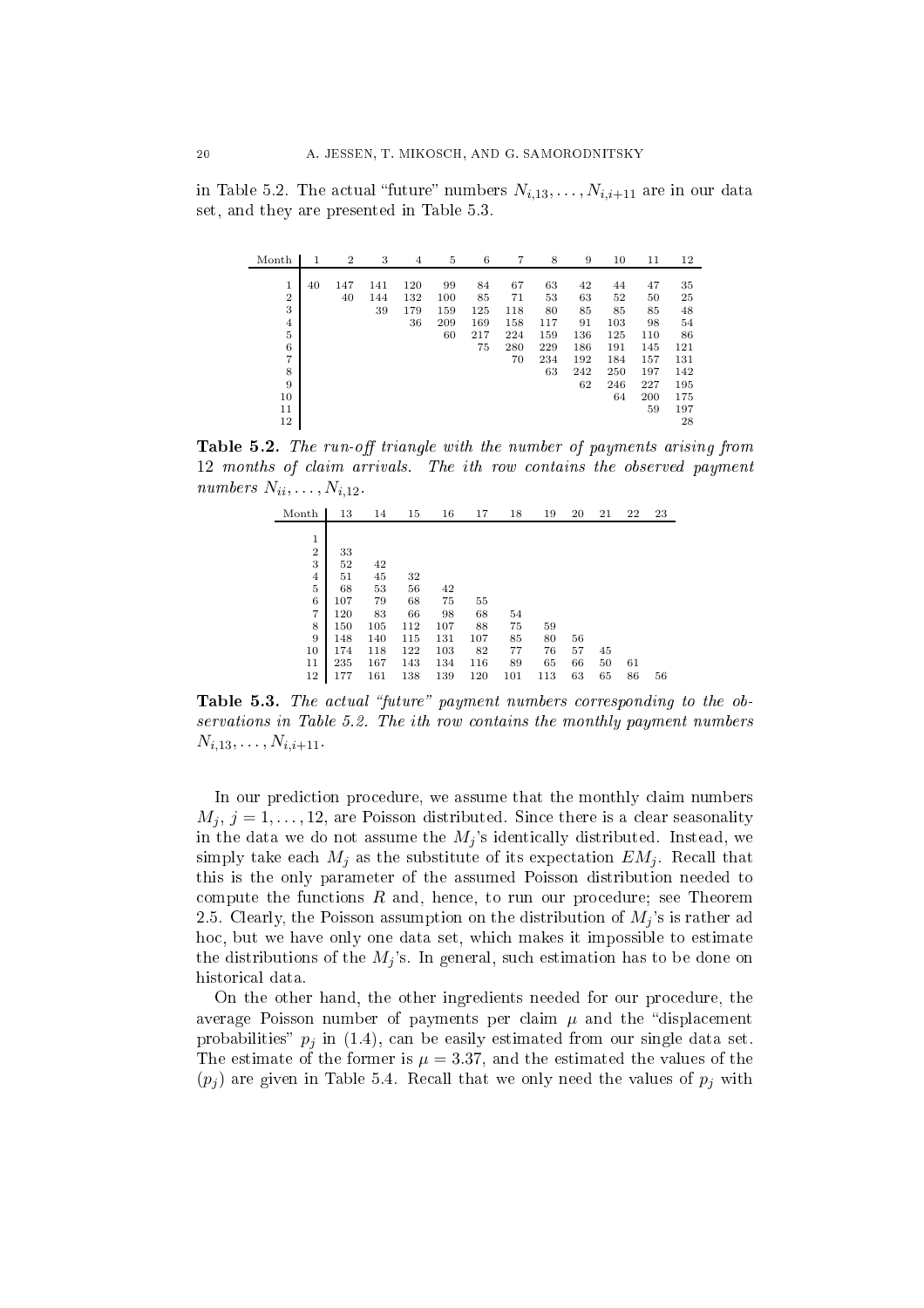$j \leq 12$ , which is what is presented in Table 5.4. In particular, the entries in the table do not add up to 1.

| j   1   2   3   4   5   6   7   8   9   10   11   12                           |  |  |  |  |  |  |
|--------------------------------------------------------------------------------|--|--|--|--|--|--|
| $100 \times p_i$ 2.41 11.36 10.37 7.95 6.49 5.26 4.30 4.04 3.00 2.94 2.60 2.09 |  |  |  |  |  |  |
| <b>Table 5.4.</b> The estimated probabilities $p_i$ , $j = 1, \ldots, 12$ .    |  |  |  |  |  |  |

In Table 5.5 we show the relative prediction error for our prediction proedure. The ith row in this table shows the relative error in our predi
 tion procedure of the values  $N_{i,12+k}$ ,  $k = 1, \ldots, i-1$ , based on the values  $N_{ii}, \ldots, N_{i,12}$ .

In the left column of Figure 5.7 we show the performance of our prediction procedure in two different situations. In the top graph we are in the situation of the 11th line of Tables 5.2 and 5.3. We predi
t the payments numbers for claims arriving in the 11th month. Two payment numbers have already been observed from whi
h the payment numbers for months 13-22 get predi
ted (solid lines). The dots indicate the observed payment numbers and the bands around the predictions represent  $\pm 1.96$  times the square of the conditional predi
tion error given in Theorem 2.5. In the bottom graph we are in the situation of the 7<sup>th</sup> line in Tables 5.2 and 5.3. We predict the payment numbers arising from claims arriving in the 7<sup>th</sup> month. Six payment numbers have already been observed, and the payment numbers for months 13-18 are predi
ted.

Our predictions are compared with those prescribed by the chain ladder method under Ma
k's pro
edure (1.2). The multi-step predi
tion version of the latter is

 $N_{i,12+k} = (f_{12-i+k-1}-1)f_{12-i+k-2}\cdots f_{12-i}(N_{ii}+\cdots+N_{i,12}), k = 1,2,\ldots,$ 

and then one replaces the f-factors by their chain ladder  $\hat{f}$ -estimators given in (5.1).

In Table 5.6 we show the relative prediction error for the chain ladder predictor under Mack's procedure. Once again, the *i*th row in this table shows the relative error in predicting the values  $N_{i,12+k}$ ,  $k = 1, \ldots, i-1$ , based on the values  $N_{ii}, \ldots, N_{i,12}$ . Note that a direct comparison of the relative errors in Tables  $5.5$  or  $5.6$  is difficult.

Similarly, in the right column of Figure 5.7 we show the chain ladder prediction for the same situations as with our predictor in the left column. Again, a direct comparison seems difficult. The error bands for the chain ladder method seem to be larger than for our method. Note that the bands around the predictions in the right column indicate  $\pm 1.96$  times the square of the onditional predi
tion error given at the bottom of p. 363 in Ma
k [5]. These numbers are not model based and, consequently, their meaning is un
lear.

It should be noted that, in practice, our procedure is likely to be used under far more favorable onditions than in the appli
ation presented in this se
tion. A larger histori
al data set will allow for better estimation of the parameters required to run our fore
asting pro
edure. Most importantly, in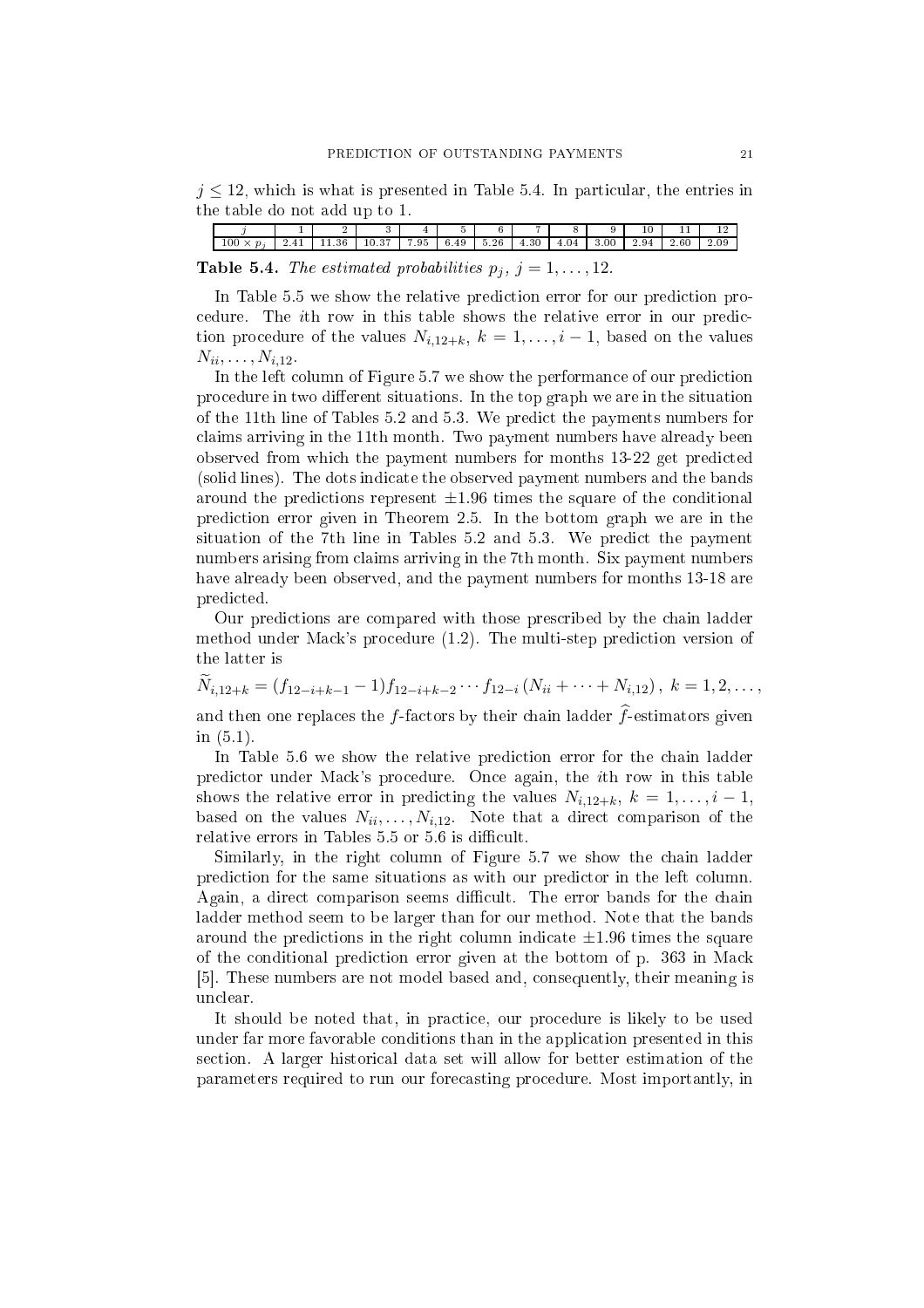| Month          | 13      | 14      | 15      | 16      | 17     | 18     | 19      | 20     | 21      | 22   | 23   |
|----------------|---------|---------|---------|---------|--------|--------|---------|--------|---------|------|------|
|                |         |         |         |         |        |        |         |        |         |      |      |
| 1              |         |         |         |         |        |        |         |        |         |      |      |
| $\overline{2}$ | $-11.6$ |         |         |         |        |        |         |        |         |      |      |
| 3              | $-0.8$  | 0.7     |         |         |        |        |         |        |         |      |      |
| $\,4$          | $-29.8$ | $-33.0$ | $-48.9$ |         |        |        |         |        |         |      |      |
| $\overline{5}$ | $-32.9$ | $-56.1$ | $-33.6$ | $-41.9$ |        |        |         |        |         |      |      |
| $\,6$          | $-2.4$  | $-7.9$  | $-14.8$ | 5.9     | $-2.2$ |        |         |        |         |      |      |
| $\overline{7}$ | $-1.8$  | $-36.5$ | $-33.5$ | 17.7    | $-7.3$ | $-7.6$ |         |        |         |      |      |
| 8              | 6.0     | $-15.6$ | $-0.5$  | 18.2    | 8.9    | 3.3    | 2.2     |        |         |      |      |
| 9              | 0.4     | 7.9     | 3.5     | 21.5    | 25.2   | 13.8   | 17.2    | 5.8    |         |      |      |
| 10             | 14.1    | $-6.1$  | 10.3    | 8.5     | $-6.5$ | 11.7   | 18.1    | 1.3    | 0.5     |      |      |
| 11             | 17.1    | 3.2     | 5.4     | 11.7    | 12.2   | $-6.1$ | $-13.0$ | $-1.9$ | $-21.6$ | 20.6 |      |
| 12             | $-4.0$  | $-6.1$  | $-2.7$  | 14.7    | 13.6   | 11.6   | 26.7    | $-2.2$ | 9.3     | 38.0 | 24.2 |

**Table 5.5.** Relative prediction error in  $\%$  by our method of the values in Table 5.3 using the observations given in Table 5.2.

| Month          | 13      | 14      | 15      | 16      | 17      | 18     | 19     | 20     | 21     | 22    | 23    |
|----------------|---------|---------|---------|---------|---------|--------|--------|--------|--------|-------|-------|
|                |         |         |         |         |         |        |        |        |        |       |       |
| $\mathbf{1}$   |         |         |         |         |         |        |        |        |        |       |       |
| $\overline{2}$ | 3.4     |         |         |         |         |        |        |        |        |       |       |
| 3              | 17.9    | 2.5     |         |         |         |        |        |        |        |       |       |
| $\overline{4}$ | $-13.3$ | $-6.5$  | $-28.4$ |         |         |        |        |        |        |       |       |
| 5              | $-13.8$ | $-22.0$ | 0.7     | $-18.7$ |         |        |        |        |        |       |       |
| 6              | $-11.2$ | $-17.0$ | $-17.1$ | 11.8    | $-11.7$ |        |        |        |        |       |       |
| $\overline{7}$ | 8.3     | $-21.7$ | $-21.1$ | 35.9    | 15.3    | $-1.4$ |        |        |        |       |       |
| 8              | 14.3    | $-10.5$ | $-0.2$  | 20.8    | 15.2    | 20.1   | 1.7    |        |        |       |       |
| 9              | $-6.9$  | 7.3     | $-1.4$  | 17.4    | 21.5    | 11.9   | 28.8   | $-2.9$ |        |       |       |
| 10             | 14.3    | $-8.3$  | 15.4    | 9.0     | $-9.3$  | 7.9    | 23.6   | 13.3   | $-3.7$ |       |       |
| 11             | 28.0    | 9.5     | 11.0    | 26.6    | 22.6    | $-1.6$ | $-9.0$ | 7.2    | $-0.7$ | 30.4  |       |
| 12             | 67.5    | 68.0    | 73.3    | 106.5   | 117.1   | 104.4  | 139.1  | 68.9   | 10.21  | 227.0 | 129.2 |

**Table 5.6.** Relative prediction error in  $\%$  by the chain ladder method of the values in Table 5.3 using the observations given in Table 5.2.

the present situation we were unable to estimate the distribution of the number M of the arriving laims, and had to postulate the Poisson distribution. Further, usage of months instead of years introdu
ed seasonality in the data, which our procedure does not take into account. Even under these unfavorable onditions, the present study shows that our predi
tor performs no worse than the chain ladder prediction as regards closeness to the the actual payment numbers and magnitude (as well as reliability) of the onditional prediction errors.

For the three distributions of the  $(a, b)$ -class our prediction method is easily implemented by using standard software. When taking into account Remark 3.4, one gets quick numerical answers to the prediction problem. Notice that the distributions in the  $(a, b)$ -class are the most frequently used ones in applications. Our model requires knowledge of the probabilities  $(q_m)$ ,  $(p_i)$  and the Poisson parameter  $\mu$ . Once again, these quantities are easy to estimate *if* historical data are available.

We conclude that our prediction approach, which is based on a well defined stochastic model of claim arrivals and payment time distribution, works reasonably well in a "difficult" situation. Our model can be easily simulated from. Recall that the chain ladder estimator with Mack's procedure is not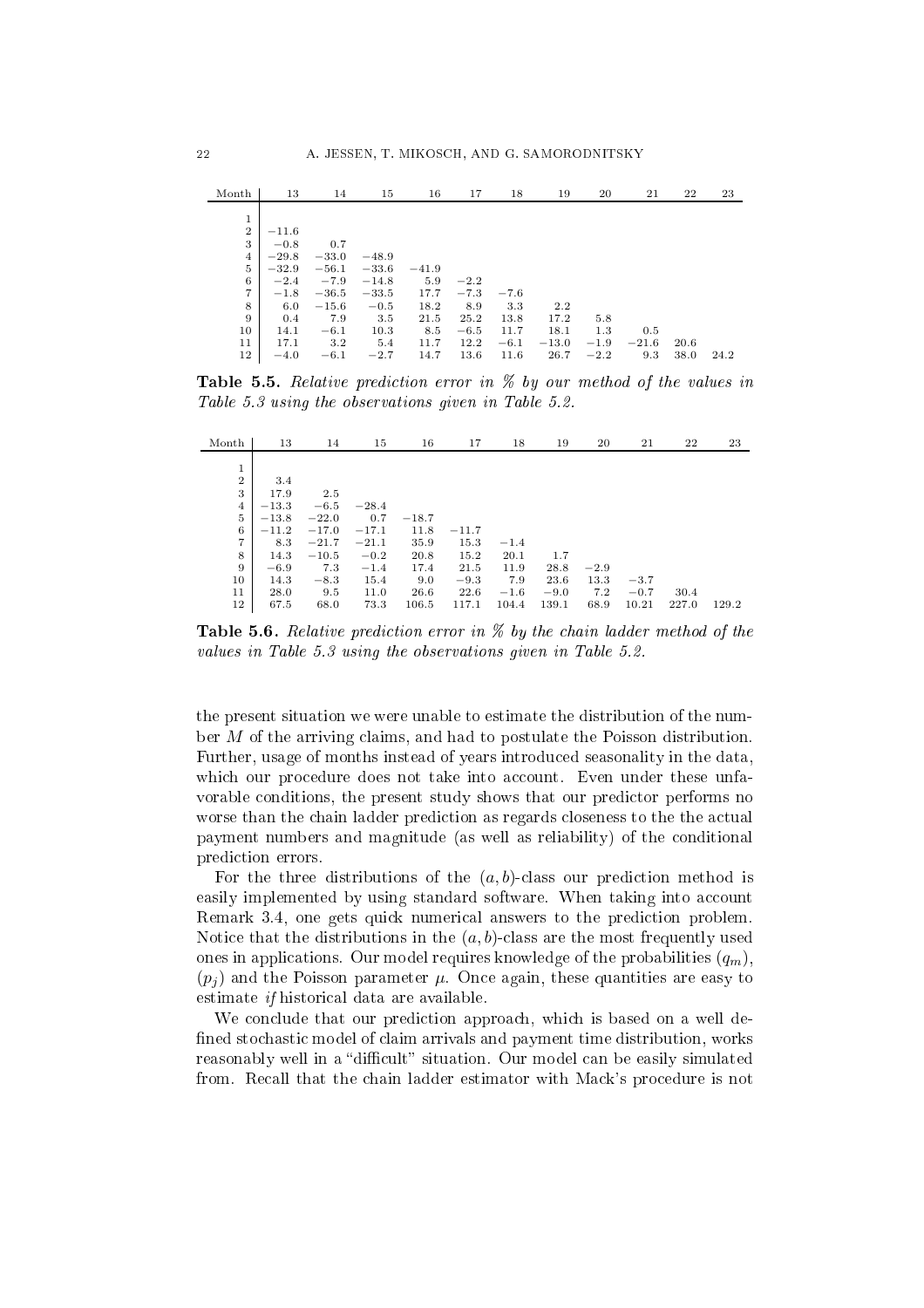

Figure 5.7. Predictions (solid lines) of monthly payment numbers by using the theory in Section 2.2 (left graphs) and the chain ladder approach (right graphs). The dots represent the payment numbers of the real-life data. The bands around the predictions represent  $\pm 1.96$  times the square of the conditional prediction errors. The top graphs correspond to the 11th row in Tables 5.2 and 5.3, the bottom ones to the 7th row.

model-based. Therefore, we consider it to be promising to use the suggested fore
asting pro
edure under the dynami
s in a non-life insuran
e portfolio.

## **REFERENCES**

[1] HESS, K.T., LIEWALD, A. AND SCHMIDT, K.D. (2002) An extension